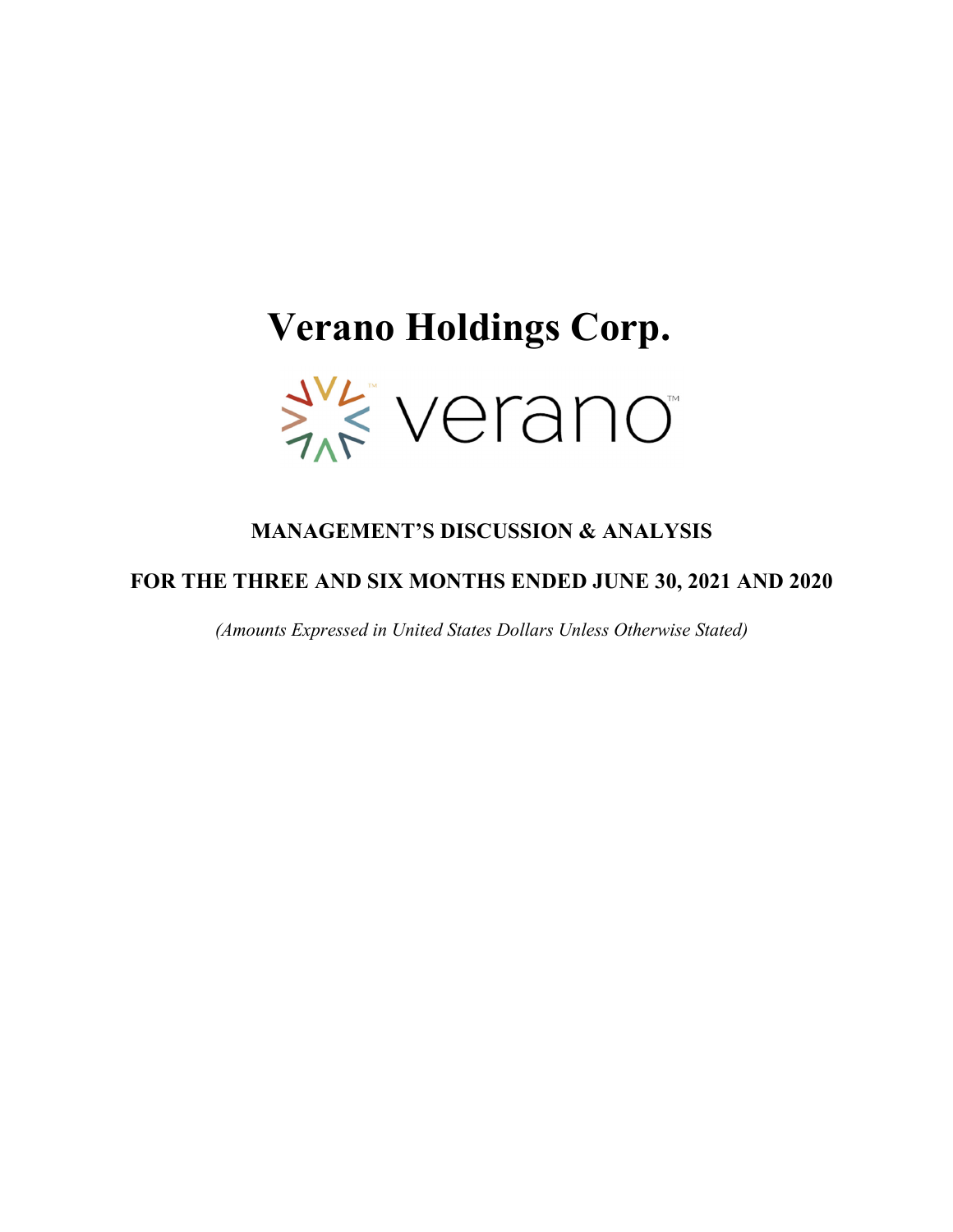This management discussion and analysis ("**MD&A**") of the financial condition and results of operations of Verano Holdings Corp. ("**Verano**" or, the "**Company**") is for the three and six months ended June 30, 2021, and 2020. This MD&A is dated August 10, 2021. It is supplemental to, and should be read in conjunction with, the Company's unaudited condensed interim consolidated financial statements as of June 30, 2021, and the consolidated financial statements for the year ended December 31, 2020, and accompanying notes for each respective period. The Company's financial statements are prepared in accordance with International Financial Reporting Standards ("**IFRS**").

This MD&A has been prepared by reference to the MD&A disclosure requirements established under National Instrument 51-102 – *Continuous Disclosure Obligations* of the Canadian Securities Administrators. It contains certain "forwardlooking statements" and certain "forward-looking information" as defined under applicable United States securities laws and Canadian securities laws. Please refer to the discussion of forward-looking statements and information set out under the heading "Cautionary Note Regarding Forward-Looking Information." As a result of many factors, the Company's actual results may differ materially from those anticipated in these forward-looking statements and information.

Financial information presented in this MD&A is presented in United States dollars ("**\$**" or "**US\$**"), unless otherwise indicated. All references to "\$" are to United States dollars unless otherwise explicitly specified.

# **OVERVIEW OF THE COMPANY**

The Company is a leading vertically-integrated multi-state cannabis operator in the United States. An operator of licensed cannabis cultivation, processing and retail facilities, the Company's goal is the ongoing development of communal wellness by providing responsible access to regulated cannabis products to the discerning high-end customer. The Company is licensed to operate in 14 U.S. States, with active operations in 11, which includes 76 active dispensaries, eight cultivation licenses and approximately 690,000 square feet across its cultivation facilities and 10 processing/manufacturing licenses with a focus on tightly regulated, limited license markets. Pending the close of acquisitions and construction, the Company will have 82 active dispensaries, 11 cultivation licenses and 842,000 square feet across its cultivation facilities. The Company produces a suite of premium, artisanal cannabis products sold under its portfolio of consumer brands, including Encore<sup>TM</sup>, Avexia<sup>™</sup>, MÜV<sup>™</sup> and Verano<sup>™</sup>. The Company designs, builds and operates branded dispensary environments including Zen Leaf™ and MÜV™ that deliver a cannabis shopping experience in both medical and adult-use markets.

All of the Company's business (and balance sheet and operating statement exposure) relates to U.S. marijuana-related activities.

The Company, through its subsidiaries and affiliates, holds, operates, manages, consults, licenses, and/or controls licenses/permits in the States of Illinois, Florida, Arizona, New Jersey, Pennsylvania, Ohio, Maryland, Massachusetts, Nevada, Michigan, Arkansas, West Virginia, California and Missouri. Each State has a unique approach to licenses and vertical integration for cultivation, manufacturing, distribution, and sale of cannabis.

The Company's strategy is to vertically integrate as a single cohesive company through the consolidation of cultivating, manufacturing, distributing, and dispensing premium brands and products at scale. Verano's strategy of cultivation and wholesale of cannabis consumer packaged goods supports the national retail dispensary chain operating under the Zen Leaf™ and MÜV brands, among other brands. This combination guarantees shelf-space in the Company's own retail stores, as well as fosters mutually beneficial relationships with its third-party dispensary customers though supply agreements. Verano's cohesive strategy has been complementary and accretive.

As a vertically-integrated company with a portfolio of brands and products including a proprietary portfolio of over 1,000 product SKUs, Verano manufactures and sells a comprehensive array of premium cannabis products. Verano's products were designed and developed with various consumer segments in mind and include premium flower, concentrates for dabbing and vaporizing, edibles, and topicals. Verano distributes its portfolio of brands to the vast majority of cannabis retail stores in its active markets, including its own retail outlets.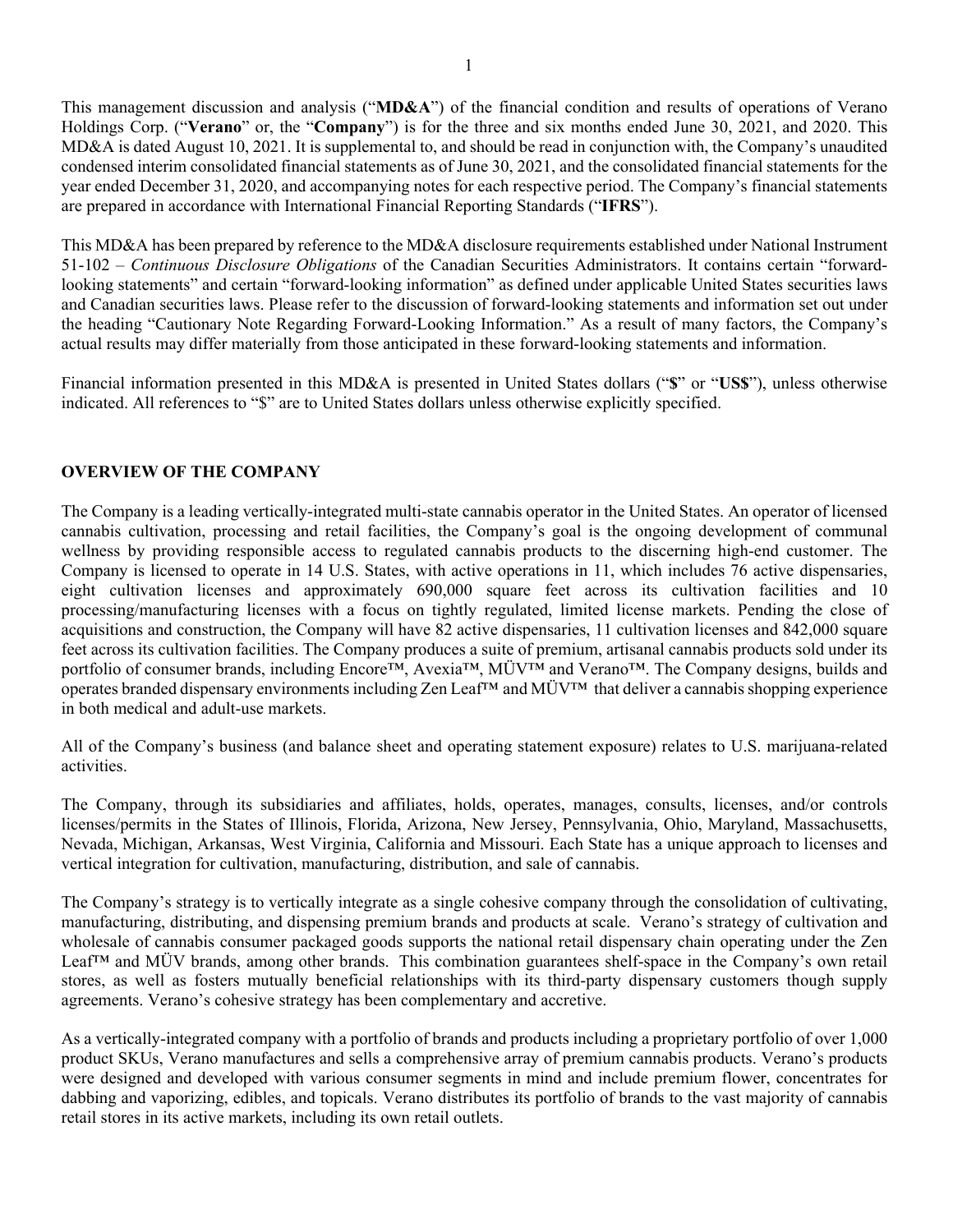Verano has established its footprint in such a manner that enables it to adapt to changes in both industry and market conditions seamlessly and profitably. Verano believes that the following have positioned it for growth:

- Verano's business plan centers around four foundational pillars: cultivation, production, brand creation and retail. Verano believes this diversity in revenue streams positions it to respond positively to changes in economics, regulations and healthcare, as well as navigating ever-evolving consumer habits.
- Verano operates and manages the entire vertical cannabis operation and supply chain, from seed to sale.
- Verano's deliberate and proven approach historically has focused on large markets where it aims to be the first in.
- Verano's network encompasses a market of nearly 150 million Americans in Illinois, Florida, Arizona, New Jersey, Pennsylvania, Ohio, Maryland, Massachusetts, Nevada, Michigan, Arkansas, West Virginia, California, and Missouri.
- Verano emphasizes developing premium, handcrafted products in controlled quantities. The quality, positive reviews and finite availability elevate Verano's products' market desirability and value.
- Verano grows pesticide-free, meeting testing and State regulatory requirements, and, while no facilities are GMPcertified, Verano believes it adheres to Current Good Manufacturing Practices (cGMP) with respect to such facilities. Verano adheres to Standard Operating Procedures in all cultivation/manufacturing facilities.
- Verano will seek to continue to expand through the acquisition of new licenses and existing businesses as well as leveraging relationships within the research and development sectors.
- Verano espouses a customer- and patient-driven business philosophy to deliver value to its downstream customers and consumers.

The United States federal government regulates drugs through the *Controlled Substances Act* (21 U.S.C. § 811) (the "**CSA**"), which places controlled substances, including cannabis, in a schedule. Cannabis is classified as a Schedule I drug. Under United States federal law, a Schedule I drug or substance has a high potential for abuse, no accepted medical use in the United States, and a lack of accepted safety for the use of the drug under medical supervision. The United States Food and Drug Administration has not approved cannabis as a safe and effective drug for any indication.

In the United States, cannabis is largely regulated at the State level. State laws regulating cannabis are in direct conflict with the federal CSA, which makes cannabis use and possession federally illegal. Although certain States authorize medical and/or adult-use cannabis production and distribution by licensed or registered entities, under United States federal law, the possession, use, cultivation, and transfer of cannabis and any cannabis-related drug paraphernalia is illegal and any such acts are criminal acts under federal law. The Supremacy Clause of the United States Constitution establishes that the United States Constitution and federal laws made pursuant to it are paramount and in case of conflict between federal and State law, the federal law shall apply. The enforcement of relevant federal laws is a significant risk.

Please see "U.S. Cannabis Regulatory Environment" and "Risk Factors" for further details associated with the U.S. cannabis regulatory environment.

#### **Business Operations**

Verano, which has one of the largest footprints for multi-state, vertically-integrated owners and operators in the U.S., derives its revenues from a balanced contribution of sources through its wholesale cannabis business and national retail dispensaries under brands including Zen Leaf™ and MÜV™. The Company's objective is to support it's national retail dispensary chain through its wholesale cannabis consumer packaged goods business (cultivation and manufacturing).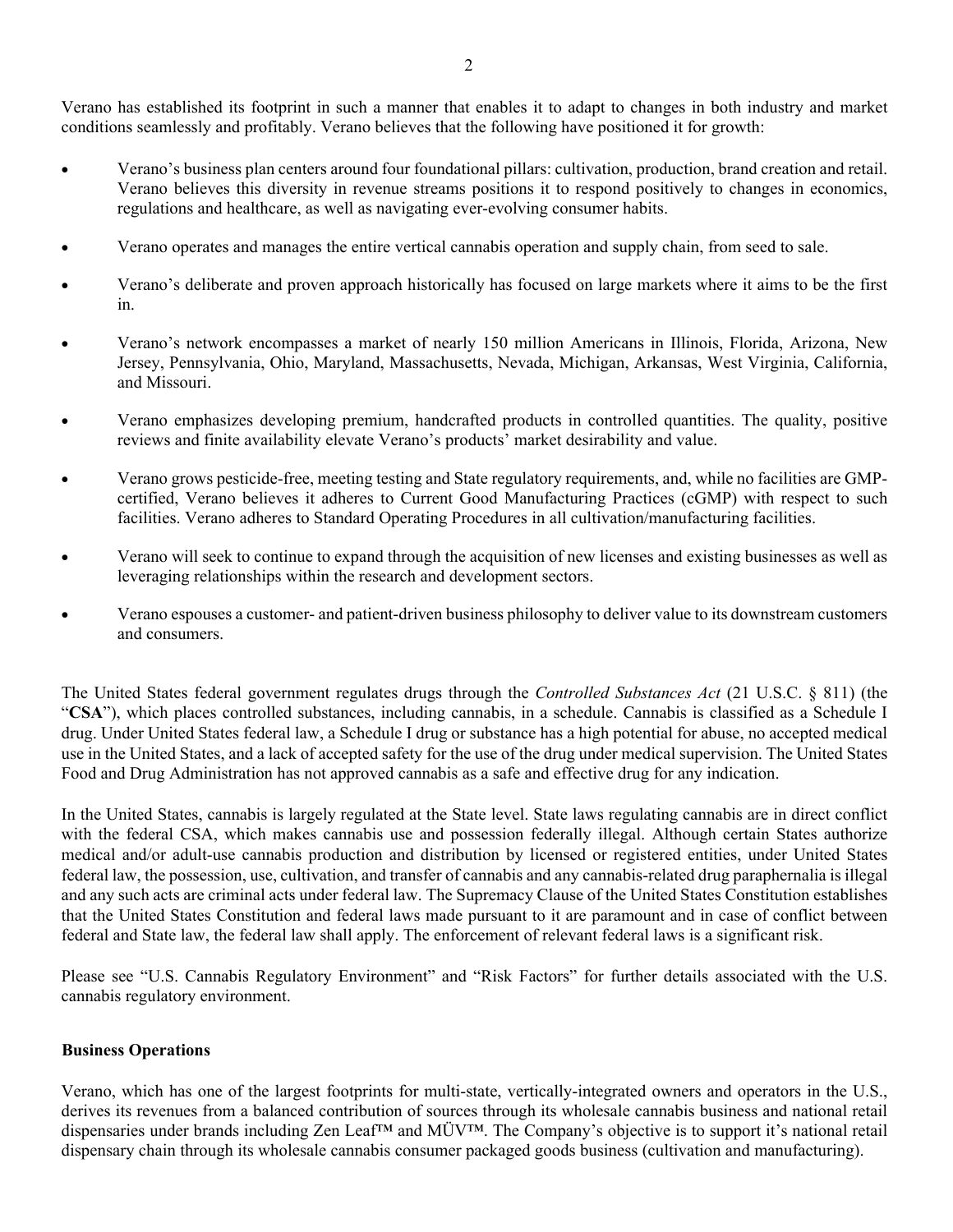Currently the wholesale and retail channels are vertically-integrated across multiple highly-regulated, limited license, and therefore limited legal supply markets in Illinois, Maryland, Florida, Massachusetts, West Virginia, Pennsylvania, Arizona, New Jersey, Nevada and Ohio. In addition, Verano has dispensaries, licenses, or interests in several other key markets, including Arkansas, Michigan, California and Missouri. The Company's primary markets, where supply and demand can be reasonably predicted and forecasted, create the foundation upon which Verano has sought to build sustainable profitable growth.

This combination ownership of wholesale and retail supports Verano's strategy of distributing brands at scale by enabling Verano to capture large market share, generate brand awareness, and earn customer loyalty in its operating markets. The Company plans to continue expansion of its operations by winning merit-based processes or acquiring licenses in limited license markets and increasing its presence in current markets.

# **Operational Foundation and Current Markets**

The geographic markets in which Verano currently operates wholesale and retail businesses include Illinois, Maryland, Massachusetts, Nevada, Ohio, New Jersey, Pennsylvania, Florida, Arizona and West Virginia. Geographic markets where Verano currently has dispensaries, licenses or other commercial interests include Arkansas, Michigan, California and Missouri. All of these markets are subject to State regulations that vary State-by-State and have historically been modified and amended from time to time since initial enactment. In addition, municipalities may individually determine what local permits or licenses are required to operate within its boundaries. The Company monitors and stays apprised of changes to applicable laws and regulations, and the Company expects State and local laws and regulations to continue to be modified and amended. The Company's operations and business interests may be impacted by future changes in laws and regulations.

# *Illinois Operations*

Subject to State regulations, Illinois currently allows access to cannabis for both medical and adult-use.

The *Compassionate Use of Medical Cannabis Pilot Program Act* (the "**IL Act**") was signed into law in August 2013 and took effect on January 1, 2014. The IL Act provides medical cannabis access to registered patients who suffer from a list of over 30 medical conditions including epilepsy, cancer, HIV/AIDS, Crohn's disease and post-traumatic stress disorder. As of July 7, 2021 approximately 158,439 patients have been registered under the IL Act and are qualified to purchase cannabis and cannabis products from registered dispensaries for medical use. The *Cannabis Regulation and Tax Act*, 410 ILCS 705 *et seq.* (the "**CRTA**") was signed into law on or about May 31, 2019 and took effect on January 1, 2020. The CRTA legalizes the cultivation, manufacture, and sale of cannabis for adult-use purposes. Under the CRTA, cultivation centers licensed under the IL Act are permitted, upon approval from regulatory authorities, to cultivate and manufacture adult-use cannabis. Existing medical cannabis dispensaries are also permitted under the CRTA, upon approval from regulatory authorities, to dispense adult-use cannabis to purchasers 21 years of age or older from existing retail sites plus one satellite location. The CRTA also allows for licensure of up to 75 new adult-use dispensing organizations, up to 40 craft grower facilities, up to 40 infuser facilities, and an unlimited number of transport organizations, all of which are reserved for qualified social equity participants. The CRTA does not permit existing cultivation centers to own craft grower or infuser facilities, and entities may not own more than five medical dispensaries or more than ten adult-use dispensaries.

Oversight and implementation under the IL Act and the CRTA are divided among three State departments: (i) the Illinois Department of Public Health (the "**IDPH**"); (ii) the Illinois Department of Agriculture (the "**IDOA**"); and (iii) the Illinois Department of Financial and Professional Responsibility (the "**IDFPR**"). The IDPH oversees the following IL Act and the CRTA mandates: (i) establish and maintain a confidential registry of caregivers and qualifying patients authorized to engage in the medical use of cannabis; (ii) distribute educational materials about the health risks associated with the abuse of cannabis and prescription medications; (iii) adopt rules to administer the patient and caregiver registration program; and (iv) adopt rules establishing food handling requirements for cannabis-infused products that are prepared for human consumption. It is the responsibility of the IDOA to enforce the provisions of the IL Act and the CRTA relating to the registration and oversight of cultivation centers, craft growers, infusers, and transport organizations. The IDFPR enforces the provisions of the IL Act and the CRTA relating to the registration and oversight of dispensing organizations. The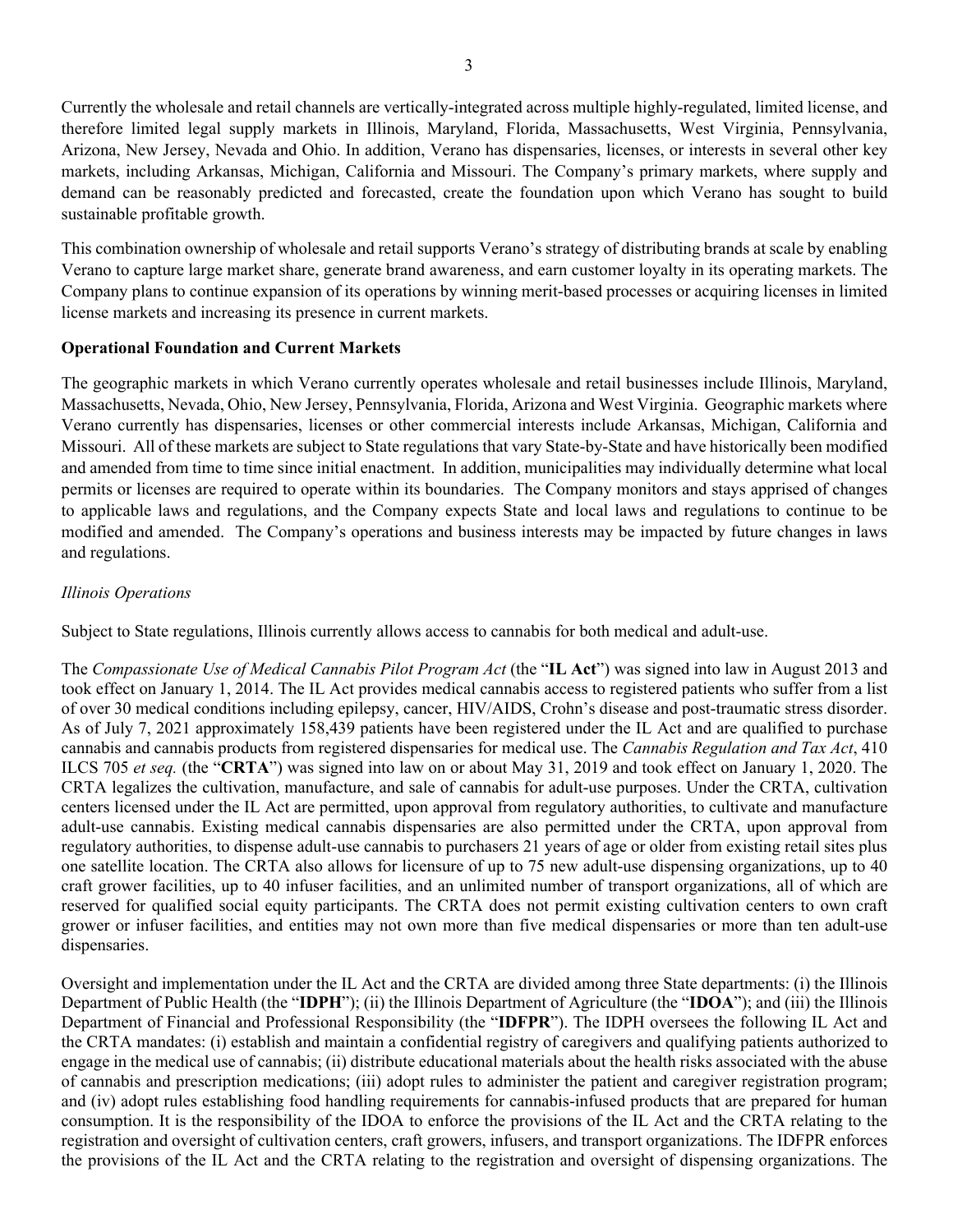IDPH, IDOA and IDFPR may enter into inter-governmental agreements, as necessary, to carry out the provisions of the IL Act and the CRTA.

Illinois has issued a limited amount of dispensary, producer/grower, and processing licenses. There are currently 55 licensed medical dispensaries, 62 licensed adult-use dispensaries and 22 licensed cultivators. On July 15, 2021, the IDOH announced the award of additional adult-use cannabis licenses in the craft grower, infuser, and transportation categories. In addition, on July 28, 2021, the IDFPR announced three lotteries to be conducted between July 29, 2021, and August 19, 2021, during which it would choose a total of 185 new adult use dispensing organization licenses.

An affiliate of the Company is licensed to operate a cultivation center in the State of Illinois. The cultivation center license permits the licensee to acquire, possess, cultivate, deliver, transfer, have tested, transport, supply or sell medical and adultuse cannabis and related supplies to medical and adult-use dispensing organizations. Company affiliates also own and/or operate 10 dispensaries across the State of Illinois.

# *Maryland Operations*

Subject to State regulations, Maryland currently allows access to cannabis for medical use.

In May 2013, the Natalie M. LaPrade Maryland Medical Cannabis Commission ("**MMCC**") was established in Maryland. The MMCC is an independent commission that functions within the Department of Health and Mental Hygiene. The MMCC was created for investigational use of medical cannabis and it develops policies, procedures, and regulations to implement programs that ensure medical cannabis is available to qualifying patients in a safe and effective manner.

On December 1, 2017, the Maryland Medical Marijuana Program ("**MMMP**") became operational and sales commenced. The MMMP was written to allow access to medical cannabis for patients with any condition that is considered "severe" for which other medical treatments have proven ineffective, including chronic pain, nausea, seizures, glaucoma and posttraumatic stress disorder. All major product forms are allowed for sale and consumption with the exception, initially, of edibles, although edibles have now been permitted pending acceptance of final regulations.

An affiliate of the Company owns a licensee which is licensed to operate a cultivation facility and a retail medical cannabis dispensary in Maryland. The retail dispensary license permits it to purchase medical cannabis from cultivation facilities, cannabis and cannabis products from product manufacturing facilities and cannabis from other retail stores and allows the sale of cannabis and cannabis products to registered patients. The medical grower license permits the licensee to acquire, possess, cultivate, deliver, transfer, have tested, transport, supply or sell cannabis and related supplies to medical marijuana dispensaries, and medical cannabis grower facilities. In addition, through management agreements and other affiliate relationships, Verano's subsidiaries manage four dispensaries in Maryland and one processor licensee.

# *Massachusetts Operations*

Subject to State regulations, Massachusetts currently allows access to cannabis for both medical and adult-use.

The Massachusetts Medical Use of Marijuana Program (the "**MA Program**") was established pursuant to the Act for the Humanitarian Medical Use of Marijuana which was passed by voters in 2021. The MA Program allows registered persons to purchase medical cannabis and applies to any patient, personal caregiver, Registered Marijuana Dispensary (each, a "RMD"), and RMD agent that qualifies and registers under the MA Program. In November 2016, Massachusetts voted to legalize and regulate cannabis for adult recreational use, and in 2017 the Cannabis Control Commission (the "**MA CCC**") was established. The MA CCC regulates Massachusetts' medical marijuana program and recreational marijuana program.

Under the MA Program, RMD's security, storage, transportation, inventory, personnel, and other operations are heavily regulated. RMDs are "vertically-integrated," growing, processing, and dispensing their own marijuana. As such, each RMD is required to have a retail facility as well as cultivation and processing operations, although retail operations may be separate from cultivation and processing operations. RMDs that elect to do cultivation, processing and retail operations all in one location, are commonly referred to as a "co-located" operation. An RMD may also choose to have a retail dispensary in one location and grow marijuana at a remote cultivation location.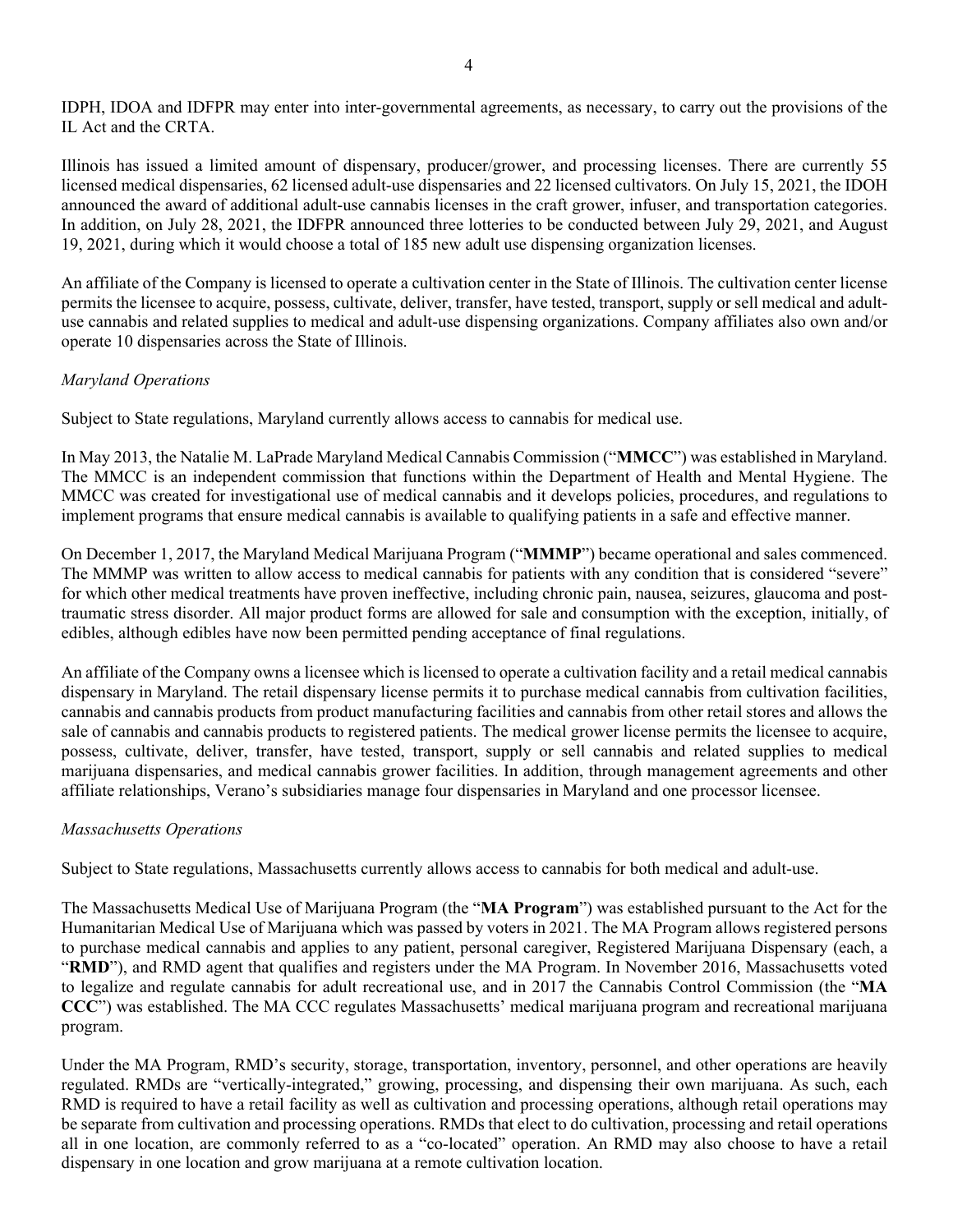There are several different classes of adult-use licenses in Massachusetts, including, but not limited to, cultivators, cooperatives, manufacturers, retailers and transporters. There is no requirement that adult-use marijuana establishments be vertically-integrated. As with RMDs, these marijuana establishments are highly regulated, including requirements related to security, storage, transportation, inventory, personnel and other operations.

A subsidiary of the Company holds licenses with the MA CCC for medical and adult-use licenses to operate retail dispensaries, cultivation facilities, and manufacturing facilities in Sharon and Plymouth, Massachusetts. This licensee has received approval for dispensary locations in both Sharon and Plymouth.

# *Nevada Operations*

Subject to State regulations, Nevada currently allows access to cannabis for both medical and adult-use.

In 2013, the Nevada legislature provided for State licensing of medical marijuana establishments, and in November 2016, Nevada voters approved the sale of marijuana for adult-use, which began on July 1, 2017. The Nevada marijuana establishment's application process is merit-based, competitive, and is currently closed. As of Q1 2021, there were 158 cultivators, 110 producers, and 67 retail stores licensed for adult-use in the State of Nevada. Approximately 75% of the State licensed marijuana operations exist within Clark County/Las Vegas city limits, representing an approximate 8,000 square mile area. The remaining 25% of licenses exist throughout the rest of the State.

All marijuana establishments must register with the Nevada Cannabis Control Board ("**CCB**"). If applications contain all required information and after vetting by officers, establishments are issued a medical marijuana establishment registration certificate. Final registration certificates are valid for a period of one year and are subject to annual renewals if the business remains in good standing.

Verano affiliates are owners, operators, managers, consultants, and/or have licensing or other commercial arrangements with cannabis licensees to operate retail dispensaries, a cultivation facility, and a manufacturing facility in Nevada. On July 26, 2021, Verano also announced that it had entered into an agreement to purchase two additional fully-operational dispensaries in Reno and Carson City as well as a cultivation and production facility in Reno. Closing on the transaction is subject to customary conditions, contingencies, and approvals, including regulatory approval.

# *Ohio Operations*

Subject to State regulations, Ohio currently allows access to cannabis for medical use.

Effective September 8, 2016, Ohio legalized the use of medical cannabis for 26 debilitating conditions as prescribed by a licensed physician. The Ohio Medical Marijuana Control Program ("**OMMCP**") allows people with certain medical conditions including Alzheimer's disease, HIV/AIDS, ALS, cancer, and traumatic brain injury to legally purchase medical cannabis. Patients were able to begin purchasing medicinal marijuana in April 2019. Regulatory oversight is shared between three offices: (i) the Ohio Department of Commerce with respect to overseeing cultivators, processors and testing laboratories; (ii) the Ohio Board of Pharmacy with respect to overseeing retail dispensaries and the registration of patients and caregivers; and (iii) the State Medical Board of Ohio with respect to certifying physicians to recommend medical cannabis. The OMMCP permits limited product types including oils, tinctures, plant materials and edibles.

Additional provisional licenses are permitted to be issued if the population, the number of patients seeking to use medical cannabis products and the availability of all forms of cannabis products support additional licenses. To be considered for approval of a provisional dispensary or a processing license, the applicant must complete all mandated requirements. Certificates of operation carry two-year terms.

Verano owns and operates, through its wholly-owned subsidiaries, a cultivation facility (which permits the cultivation of up to 3,000 square feet, processing license, and multiple dispensaries in Ohio), and five medical cannabis dispensaries in Cincinnati, Canton, Bowling Green, Dayton, and Newark.

*New Jersey Operations*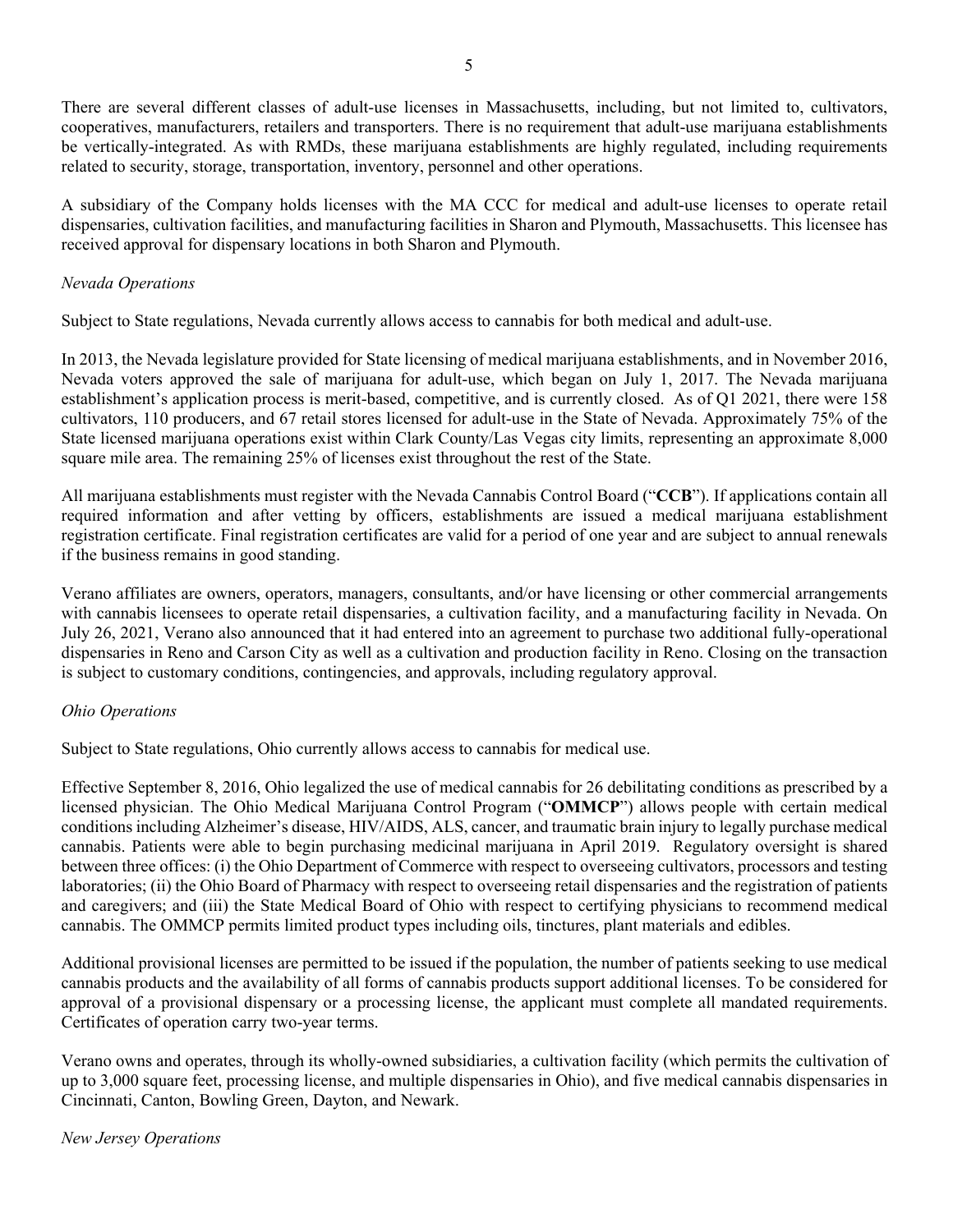Subject to State regulations, New Jersey currently allows access to cannabis for medical use, and in December 2020 passed legislation legalizing adult-use.

Medical marijuana has been legal in the State of New Jersey since 2012. The program is regulated under the New Jersey *Compassionate Use Medical Marijuana Act* (the "**CUMMA**"). Under the CUMMA, medical cannabis use is permitted for specified indications including chronic pain, cancer, glaucoma, HIV/AIDS and inflammatory bowel disease. The Medical Marijuana Program ("**MMP**") is administered by the New Jersey Department of Health ("**NJDH**") which approves and regulates alternative treatment centers ("**ATCs**"). New Jersey is a vertically-integrated system so that each ATC license permits the holder to acquire, cultivate, process, distribute and/or dispense, deliver, manufacture, transfer, and supply medical marijuana in compliance with the CUMMA and the MMP rules and regulations.

In November 2020, the citizens of New Jersey approved the legalization of adult use of cannabis by those 21 years of age and older, and in December 2020 legislation was passed that legalizes the possession, production, and retail sale of marijuana to adults The legislation also amended provides for the State to establish a regulated marked for the cultivation, distribution, and sale of cannabis. A newly-formed Cannabis Regulatory Commission is now tasked with regulating both medical and adult use cannabis industries, and is in the process of drafting new regulations for the adult-use program.

Verano affiliates are owners, operators, managers, consultants, and/or have licensing or other commercial arrangements with an ATC in the State of New Jersey.

# *Michigan Operations*

Subject to State regulations, Michigan currently allows access to cannabis for both medical and adult-use.

Medical cannabis has been legal in Michigan since 2008, when voters approved a measure that protected patients and caregivers but did not establish regulations for businesses. In September 2016, a regulatory framework was enacted for medical marijuana businesses, which provided that cultivators, processors, testing labs, transporters, and provisioning centres could become licensed and regulated at the State level.

Oversight of medical cannabis is the responsibility of the Bureau of Medical Marihuana Regulation, which consists of the Medical Marihuana Facility Licensing Division ("**MMFL**") and the Michigan Medical Marihuana Program Division ("**Michigan MMP**"). The MMFL regulates the State's medical marihuana facilities and licensees, including growers, processors, transporters, provisioning centers and safety compliance facilities. The Michigan MMP oversees the State's patient registry program, issues registry identification cards, and administers the *Michigan Medical Marihuana Act*. Some municipalities have capped the number of medical cannabis facilities (including Detroit). Additionally, Michigan recently named 11 new conditions that qualify for medical marijuana prescriptions, including chronic pain, which could further expand the patient base.

In December 2018, Michigan voters legalized adult-use cannabis, and the Michigan *Regulation and Taxation of Marihuana Act* ("**MRTMA**"). The MRTMA allows persons aged 21 and over to possess up to two and one-half ounces of marijuana in public, up to ten ounces at home, and cultivate up to 12 plants at home. The MRTMA also sets up a system for the State-licensed cultivation and distribution of marijuana, with sales subject to a 10% excise tax (in addition to the State of Michigan's 6% sales tax). The first retailers opened to the public on December 1, 2019.

Verano affiliates are owners, operators, managers, consultants, and/or have licensing or other commercial arrangements with a cannabis dispensary licensee in the State of Michigan.

# *Arkansas Operations*

Subject to State regulations, Arkansas currently allows access to cannabis for medical use.

The rules and regulations governing the oversight of medical cannabis cultivation facilities and dispensaries in Arkansas were adopted and promulgated by the Arkansas Alcoholic Beverage Control Board, and the rules and regulations for medical marijuana registration, testing, and labeling were adopted and promulgated by the Arkansas State Board of Health. These rules provide: (i) requirements for record keeping, security, and personnel at cultivation facilities and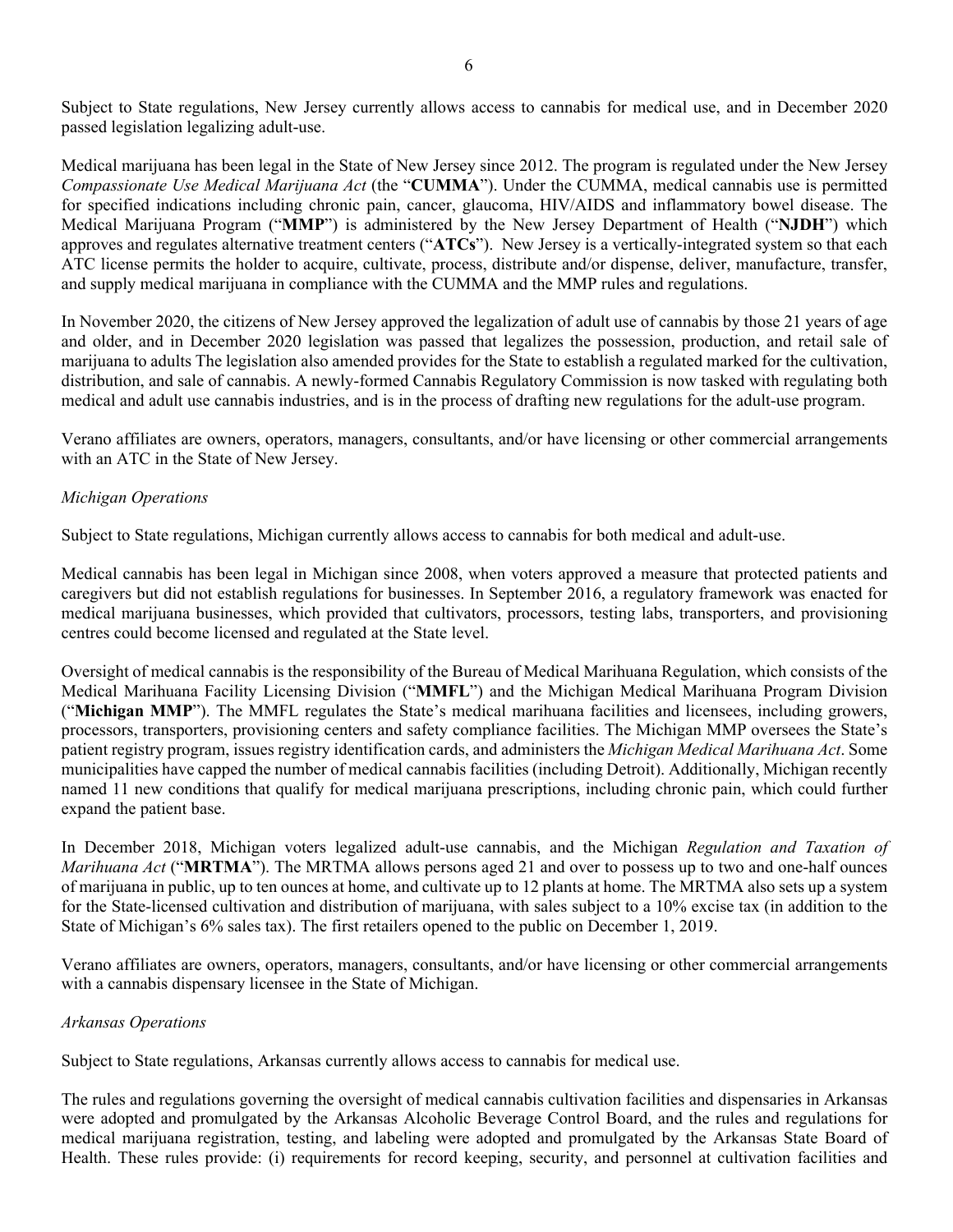dispensaries; (ii) the requirements of the manufacturing, processing, packaging, dispensing, disposing, advertising, and marketing of medical marijuana by cultivation facilities and dispensaries; (iii) the procedures for inspecting and investigating cultivation facilities and dispensaries; and (iv) the procedures for sanctioning, suspending, and terminating cultivation facility and dispensary licenses for violations of the amendment or these rules.

Licenses issued in the State of Arkansas expire one year after the date of issuance. The Arkansas Medical Marijuana Commission is required under the legislation to issue a renewal dispensary or a renewal cultivation facility license within ten days to any entity that complies with the requirements contained in the Medical Marijuana Amendment of 2016. While renewals are annual, there is no ultimate expiry after which no renewals are permitted, and provided that the requisite renewal fees are paid, the renewal application is submitted in a timely manner, and there are no material violations noted against the applicable licenses, license holders receive renewed licenses in the ordinary course of business.

Verano affiliates are owners, operators, managers, consultants, and/or have licensing or other commercial arrangements with a cannabis dispensary licensee in the State of Arkansas.

# *Pennsylvania Operations*

Subject to State regulations, Pennsylvania currently allows access to cannabis for medical use.

The Pennsylvania *Medical Marijuana Act* ("**PMMA**") was signed into law in April 2016 and provided access to Pennsylvania residents with one of 21 qualifying conditions, including epilepsy, chronic pain, post-traumatic stress disorder, cancer remission therapy and opioid-addiction therapy. The Commonwealth of Pennsylvania, which consists of over 12,000,000 people and qualifies as the fifth largest population in the United States, operates as a high-barrier market. The PMMA authorizes only a maximum of 25 cultivation/processing permits and 50 dispensary permits. As part of "Phase 1" of the Commonwealth of Pennsylvania's permitting process in 2017, the Pennsylvania Department of Health ("**PDOH**"), which administers the Commonwealth's Medical Marijuana Program ("**MMP**"), originally awarded only 12 cultivation/processing permits and 29 dispensary permits. Subsequently, in 2018, the PDOH conducted "Phase 2" of the permitting process, during which it awarded the remaining 13 cultivation/processing permits and 23 dispensary permits authorized under the PMMA. Each retail dispensary license permits the holder to purchase marijuana and marijuana products from cultivation/processing facilities and allows the sale of marijuana and marijuana products to registered patients.

Verano affiliates are owners and operators of three cannabis dispensary permittees in the Commonwealth of Pennsylvania, as well as one grower/processor and one clinical registrant permit (which allows for cultivation, process, and dispensing).

# *Florida Operations*

Subject to State regulations, Florida currently allows access to cannabis for medical use.

In June 2014 the *Compassionate Medical Cannabis Act of 2014* ("**CMCA**") was signed into law. The CMCA legalized low THC for medical patients suffering from cancer or "a physical medical condition that chronically produces symptoms of seizures", such as epilepsy, "or severe and persistent muscle spasms" and has been subsequently expanded to, among other things, include HIV/AIDS, Crohn's disease and post-traumatic stress disorder and any medical condition that the physician believes will benefit from the use of medical marijuana. The CMCA also authorized medical centers to conduct research on low THC cannabis.

In November 2016, Florida citizens voted to shield qualifying patients, caregivers, physicians, and medical cannabis dispensaries and their staff from criminal prosecutions or civil sanctions under Florida law.

The Florida Department of Health ("**FDH**") is part of the regulatory framework that requires licensed producers, which are statutorily defined as Medical Marijuana Treatment Centers (each, a "**MMTC**"), to cultivate, process and dispense medical cannabis in a vertically-integrated marketplace. The FDH, Office of Medical Marijuana Use (the "**OMMU**"), is the organization responsible for the regulation of Florida's medical cannabis program. Specifically, the OMMU writes and implements the FDH's rules for medical marijuana, oversees the statewide medical marijuana patient database, and licenses Florida businesses to cultivate, process and dispense medical marijuana to qualified patients.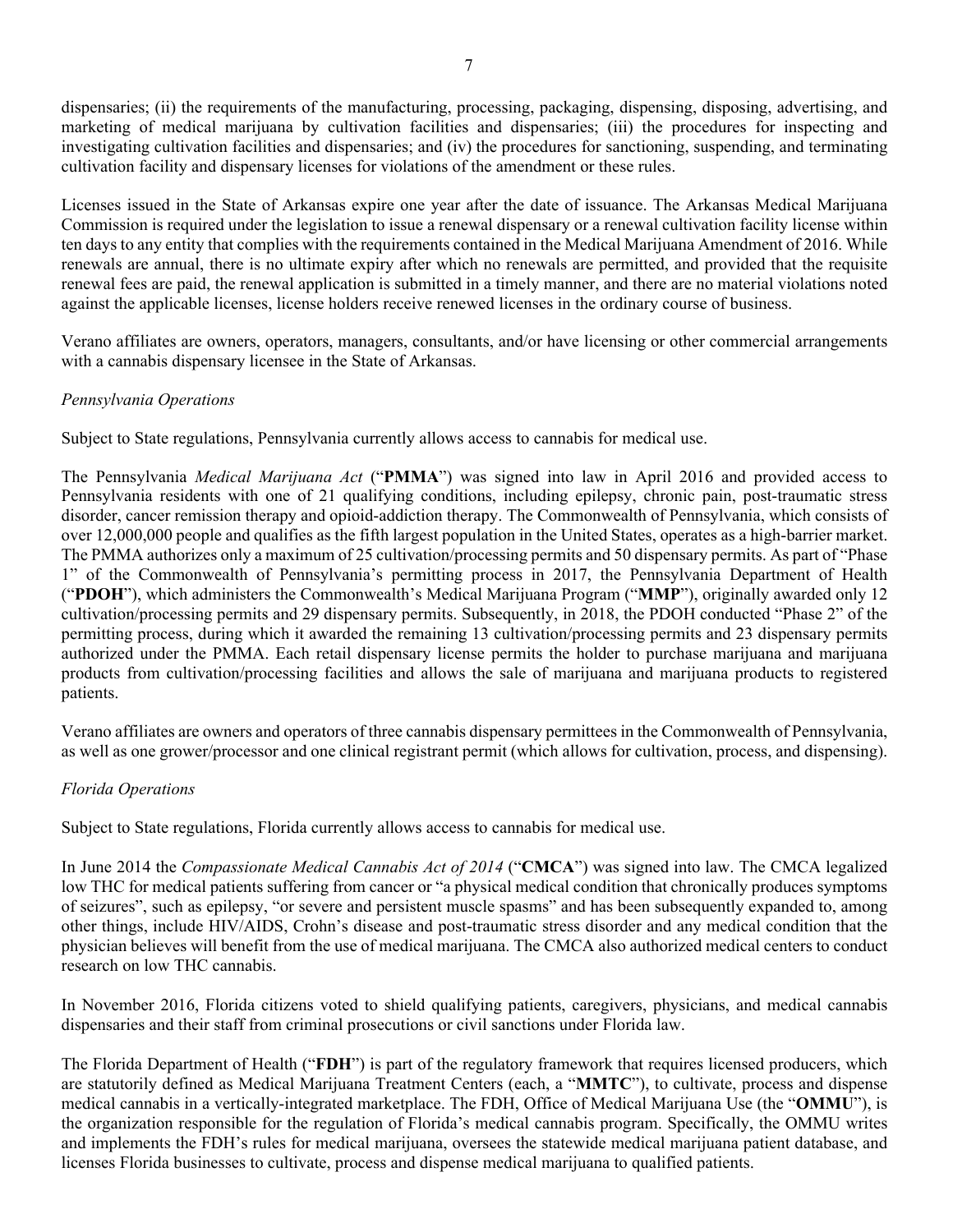MMTC licenses are issued by the FDH. Applicants are required to provide comprehensive business plans with demonstrated knowledge and experience on execution, detailed facility plans, forecasted performance and robust financial resources. Technical ability on plant and medical cannabis cultivation, infrastructure, processing, dispensing and safety are also assessed. License holders are permitted to maintain one license. Each licensee is required to cultivate, process and dispense medical cannabis. The license permits the sale of derivative products produced from extracted cannabis plant oil as medical cannabis to qualified patients.

Verano holds a license under a subsidiary.

# *Arizona Operations*

Subject to State regulations, Arizona currently allows access to cannabis for medical use, and in November 2020 passed legislation legalizing adult-use.

In November 2010, the Arizona Medical Marijuana Act was enacted by vote of Arizona citizens. The Arizona Department of Health Services ("**ADHS**") implements dispensary and registry identification card regulations. To qualify under Arizona's program, patients must have one of the following debilitating medical conditions: cancer, HIV/AIDS, hepatitis C, glaucoma, multiple sclerosis, amyotrophic lateral sclerosis, Crohn's disease, agitation of Alzheimer's disease, post-traumatic stress disorder, or a medical condition that produces wasting syndrome, severe and chronic pain, severe nausea, seizures, or severe and persistent muscle spasms.

In November 2020, the "Smart and Safe Act" was approved by the voters in Arizona which legalizes the adult recreational use of cannabis, specifically by allowing adults in Arizona to possess up to one ounce of cannabis (with no more than five grams being cannabis concentrate). It also directs the ADHS to set forth rules for retail cannabis sales by June 1, 2021, allowing cannabis to be subject to State and local sales taxes like other retail items, and imposing an additional 16% excise tax on cannabis products. The revenue will be used to implement and enforce regulations related to the act; the remaining revenue will be split between community colleges, police and fire departments, the State highway fund, a justice reinvestment fund, and the State attorney general for enforcement. Adult-use cannabis sales began in Arizona in January of 2021.

For every ten pharmacies that have registered under Arizona law, have obtained a pharmacy permit from the Arizona Board of Pharmacy, and operate in Arizona, the ADHS may issue one non-profit medical cannabis dispensary registration certificate. Each dispensary registration certificate permits the license holder to: (i) open one dispensary, (which may also have a cultivation facility onsite); and (ii) one cultivation facility which can also include various forms of processing capabilities. Currently, licensed dispensaries are limited to their district for their first three years of operation and may relocate thereafter. All dispensaries must have a not-for-profit character.

The Company's affiliates have licensing or other commercial arrangements with six cannabis licensees in the State of Arizona.

# *California Operations*

Subject to State regulations, California currently allows access to cannabis for both medical and adult-use.

In 1996, California became the first State to permit the use of medical marijuana by qualified patients through the *Compassionate Use Act of 1996.* In 2015, the California legislature established the framework for a statewide medical marijuana program, which was further amended in 2016 and named the "Medical Cannabis Regulation and Safety Act" (the "**MCRSA**"). The MCRSA established a comprehensive licensing and regulatory framework for medical marijuana businesses in California. The system created multiple license types for cultivation, manufacturing, distribution, transportation, sales (including delivery only) and testing and included subcategories for the various activities. The MRSCA set forth uniform operating standards and responsibilities for licensees and required all commercial cannabis businesses to have a State license and local approval to operate. Subsequently, in November 2016, voters in California overwhelmingly passed the *Adult Use of Marijuana Act* (the "**AUMA**"), legalizing adult-use of cannabis by individuals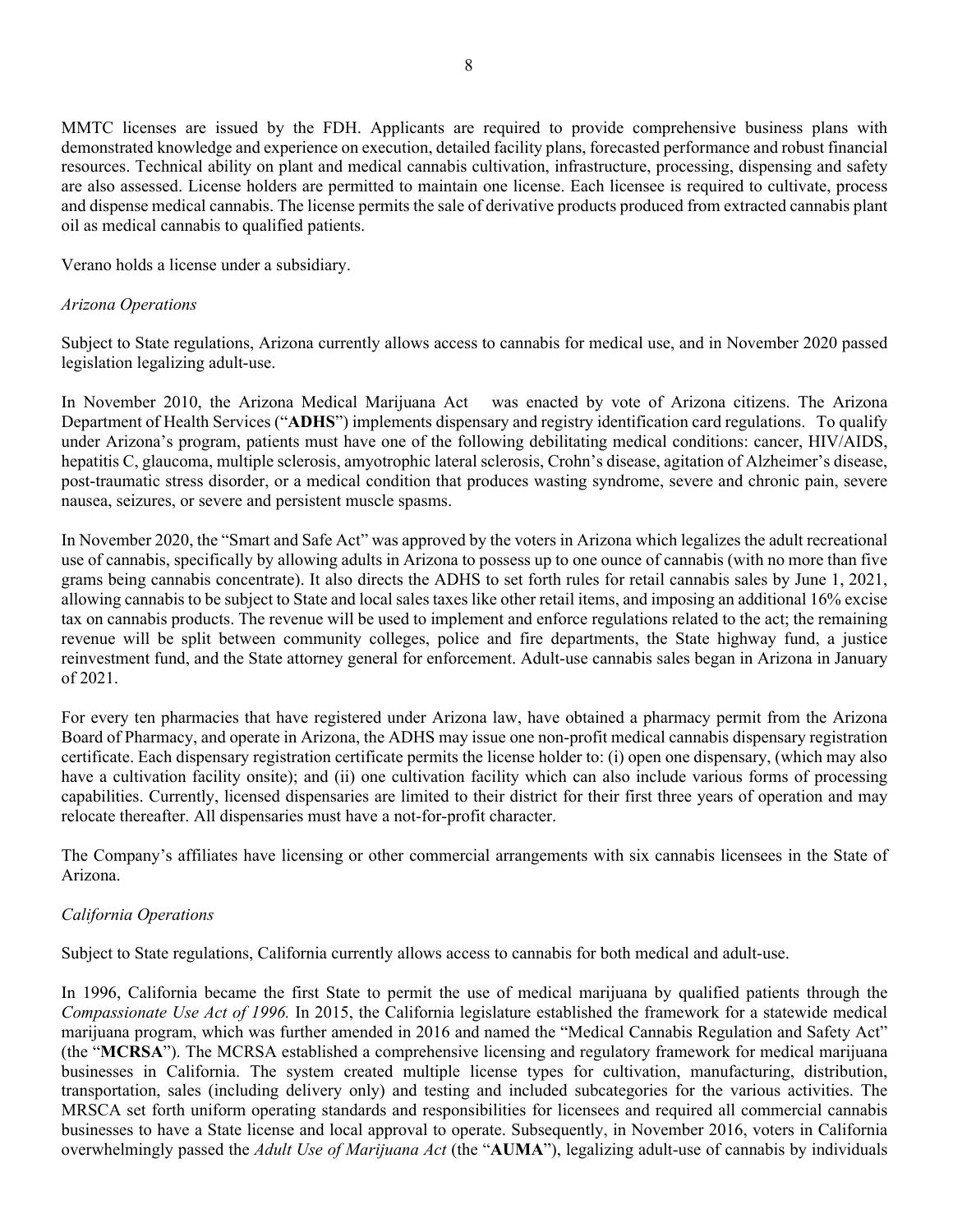21 years of age or older, and in June 2017, the California State Legislature passed the *Medicinal and Adult-Use Cannabis Regulation and Safety Act* ("**MAUCRSA**"), which amalgamated the MCRSA and the AUMA to provide a single system with uniform regulations to govern both medical and adult-use cannabis businesses in the State of California.

The three main agencies that regulate medical and adult-use marijuana businesses at the State level today are: (i) the Bureau of Cannabis Control ("**BCC**"), which oversees brick and mortar and delivery-only retailers, distributors, microbusinesses, testing laboratories and event organizers; (ii) the California Department of Food and Agriculture ("**CDFA**"), which oversees cultivators and processors; and (iii) the California Department of Public Health's Manufactured Cannabis Safety Branch ("**CDPH**"), which oversees manufacturing. Additionally, the California Department of Tax and Fee Administration oversees the collection of taxes from cannabis businesses. Various other State agencies play minor roles in licensing and operational approval.

In order to legally operate a medical or adult-use cannabis business in California, the operator must have both local approval and State licensure for each type of commercial cannabis activity conducted at a specified business premises. Cities and counties in California have discretion to determine the number and types of licenses they will issue to marijuana operators or can choose to limit or outright ban commercial cannabis activities within their jurisdiction. This limits cannabis businesses to cities and counties with marijuana licensing or approval programs.

California State annual licenses must be renewed annually. While renewals are annual, there is no ultimate expiry after which no renewals are permitted. Additionally, provided that the requisite renewal fees are paid, the renewal application is submitted in a timely manner, there are no material violations noted against the applicable license, and there are no changes in ownership of the business or major changes to the operations of the business, a licensee would expect to receive the applicable renewed license in the ordinary course of business; however, this does not account for the individual renewal processes for necessary local entitlements to maintain the required local approval. The renewal process for local entitlements is different in each jurisdiction and for each type of entitlement.

In February 2019, Verano entered into an agreement with a holder of cannabis manufacturing and distribution licenses in the State of California, and another party creating a three-way joint venture to extract cannabis oil and manufacture and distribute cannabis products in the State of California. The joint venture and its affiliated entities control manufacturing and distribution licenses in California.

# *Missouri Operations*

Subject to State regulations, Missouri currently allows access to cannabis for medical use.

In November 2018, residents of Missouri approved the legalization of medical cannabis. In addition to permitting qualified patients to cultivate up to six plants at home, a licensing regime was created which granted the State of Missouri's Department of Health & Senior Services ("**MO DHSS**") the ability to issue cultivation, manufacturing, and dispensary licenses. Under the regulations, patients may obtain medical cannabis from licensed dispensaries if they have one of a number of qualifying conditions, including any "chronic, debilitating or other medical condition" as determined by a physician, along with any terminal illness.

In 2019, the MO DHSS began accepting applications for grower, manufacturing, and dispensary applications, and awarded cultivation licenses in December 2019. Manufacturing and dispensary licenses were awarded in January 2020. Under the MO DHSS's regulations, awardees are given one year in which to become operational or face license revocation.

Although the MO DHSS permitted applicants to apply for more than one of each license type, in July2020, applicants who were awarded multiple manufacturing licenses to operate at the same location were notified that these licenses would be merged and the "excess" manufacturing licenses would be awarded to the next highest-scoring applicants.

An affiliate of Verano was awarded three manufacturing licenses by the MO DHSS for the same location, which were merged into one. As such, this affiliate holds one manufacturing and one dispensary license in the State of Missouri, neither of which are operational.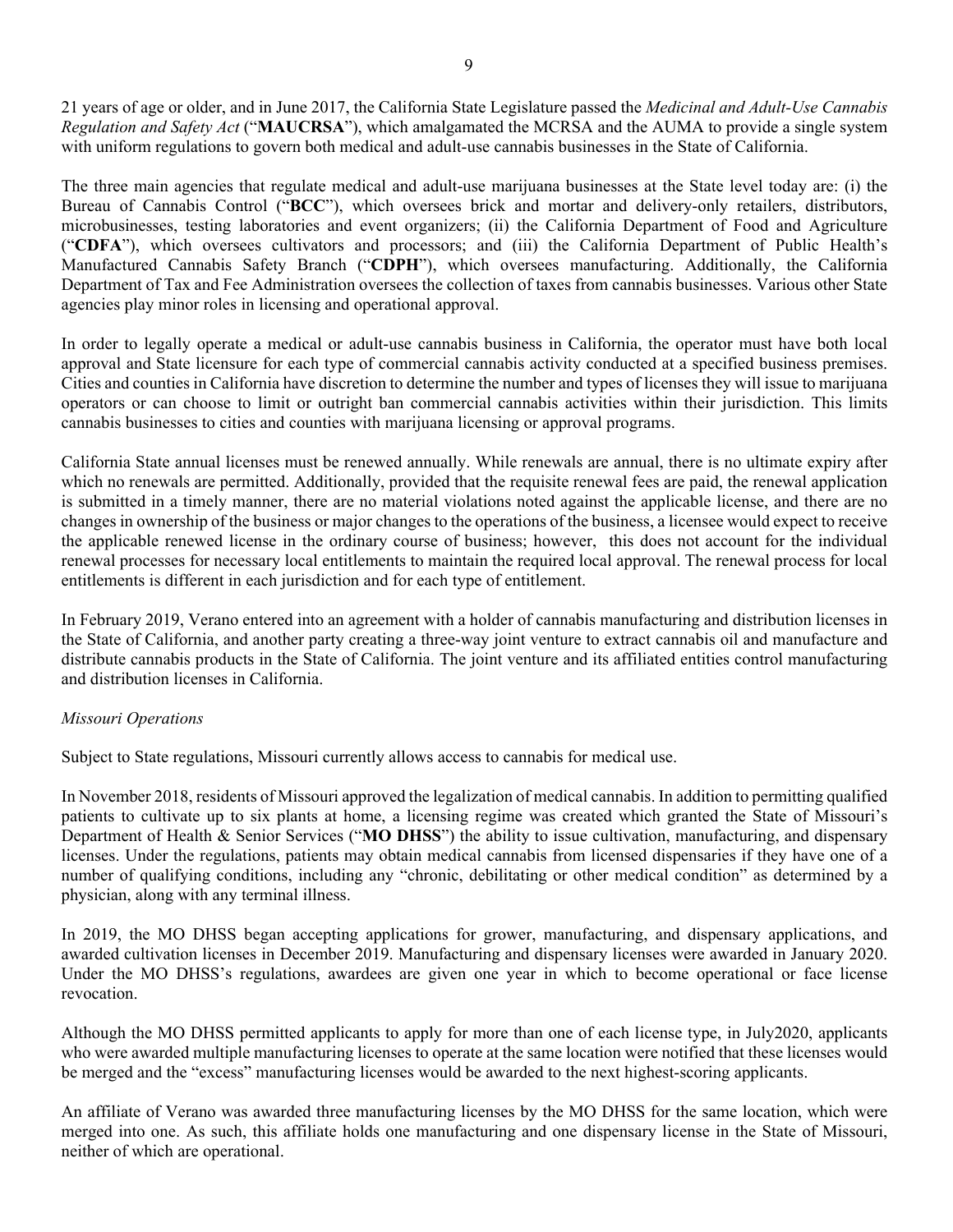# *West Virginia Operations*

Subject to State regulations, West Virginia currently allows access to cannabis for medical use.

In April 2017, the West Virginia Medical Cannabis Act ("**WVMCA**") was signed into law. The WVMCA, implemented by the Bureau of Health, provides medical cannabis access to registered patients who suffer from a list of 15 medical conditions including epilepsy, cancer, HIV/AIDS, Crohn's disease and post-traumatic stress disorder. In 2019, legislation was passed that allowed entities to hold multiple license types, allowing for vertical integration of dispensaries, and the maximum number of dispensary permits was increased to 100, with individuals being allowed to hold ten permits. Permits last for one year and must be renewed annually. An application to renew a permit must be filed with the Bureau of Health. Medical cannabis organizations may also apply to relocate within the State or to add or delete activities or facilities.

Applications for dispensary, grower, processor, and laboratory permits were accepted by the Bureau of Health online beginning December 2019 until February 18, 2020. As of January 2021, the State has issued ten cultivation permits, ten processor permits and approximately 100 dispensary permits.

The Company's affiliates are owners, operators, managers, consultants, and/or have licensing or other commercial arrangements with one medical cultivation license, one medical processor license, and seven medical dispensary licenses.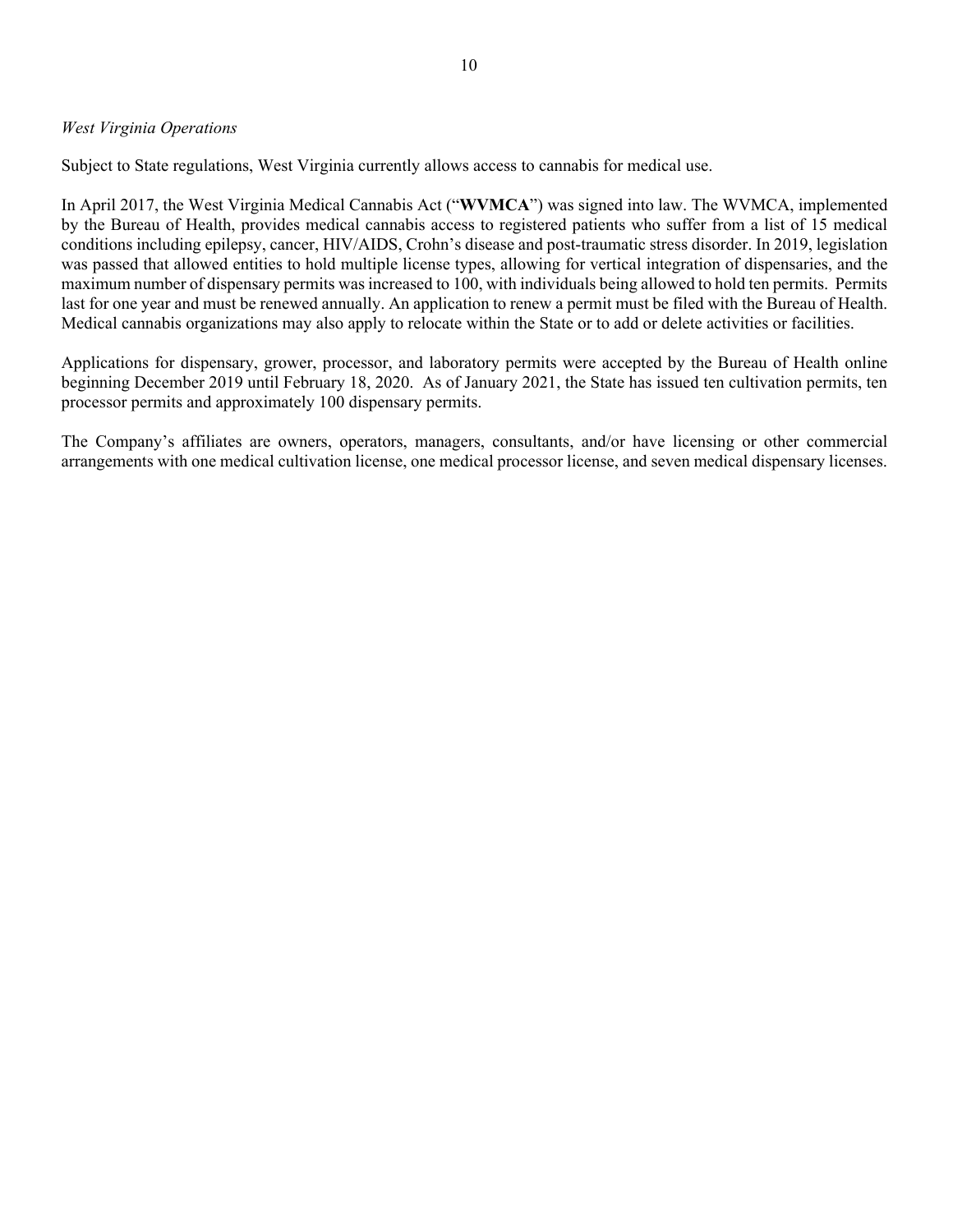# **SELECTED FINANCIAL INFORMATION**

The following tables present selected financial data derived from the unaudited condensed interim consolidated financial statements of the Company for the (i) three months ended June 30, 2021, and 2020 and (ii) six months ended June 30, 2021, and 2020. The selected consolidated financial information below may not be indicative of the Company's future performance.

|                                                             | As of and for the           |                  |                           |                  |  |
|-------------------------------------------------------------|-----------------------------|------------------|---------------------------|------------------|--|
|                                                             | Three Months Ended June 30, |                  | Six Months Ended June 30, |                  |  |
|                                                             | 2021                        | 2020             | 2021                      | 2020             |  |
| Revenues, net of discounts                                  | \$<br>198,706,561           | \$<br>47,298,240 | S<br>319,601,554          | \$<br>90,147,010 |  |
| Cost of Goods Sold                                          | 98,557,572                  | 23,513,725       | 144,845,796               | 31,978,372       |  |
| Gross Profit before Biological Asset<br>Adjustment          | 100,128,989                 | 23,784,515       | 174,755,758               | 58,168,638       |  |
| Net effect of changes in fair value of<br>biological assets | (24, 920, 937)              | 16,839,875       | 45,930,381                | 29,746,275       |  |
| Gross Profit                                                | 75,208,052                  | 40,624,390       | 220,686,139               | 87,914,913       |  |
| Total Expenses                                              | 57,581,880                  | 9,899,389        | 86,655,591                | 18,925,584       |  |
| (Loss) Income from Investments in<br>Associates             | 644,615                     | 853,703          | 1,447,563                 | 1,122,793        |  |
| Income From Operations                                      | 18,270,786                  | 31,578,704       | 135,478,110               | 70,112,122       |  |

|                             | As of                |                             |  |  |
|-----------------------------|----------------------|-----------------------------|--|--|
|                             | <b>June 30, 2021</b> | <b>December 30, 2020</b>    |  |  |
| <b>Total Assets</b>         | \$2,193,138,137      | $\frac{\$}{20}$ 459,720,360 |  |  |
| Total Long-Term Liabilities | \$421.468.764        | 94,463,800                  |  |  |

# *Three Months Ended June 30, 2021, Compared to Three Months Ended June 30, 2020*

#### *Revenue*

Revenue for the three months ended June 30, 2021, was \$198,706,561, an increase of \$151,408,321 or 320% compared to revenue of \$47,298,240 for the three months ended June 30, 2020. The increase was primarily driven by retail expansion in the Florida and Illinois markets, along with the acquisitions that closed during the quarter in the Arizona and Pennsylvania markets, comprised of Territory, TerraVida Holistic Centers, and The Healing Center. In addition, production output and sales of flower expanded in the Illinois, New Jersey, and Maryland markets.

# *Cost of Goods Sold and Biological Assets*

Cost of goods sold includes the costs directly attributable to cultivating and processing cannabis and for retail purchases of finished goods, such as flower, edibles, and concentrates.

Cost of goods sold, excluding any adjustments to the fair value of biological assets for the three months ended June 30, 2021, was \$98,577,572, an increase of \$75,063,847 or 319% compared to the three months ended June 30, 2020. This increase was primarily due to production costs of cannabis increasing in tandem with increase in sales. Additionally, increased cost of goods sold was driven by the IFRS 3, *Business Combinations* requirement to report inventory acquired in business combinations at fair value. In accordance with guidance, the Company initially measured the inventory of its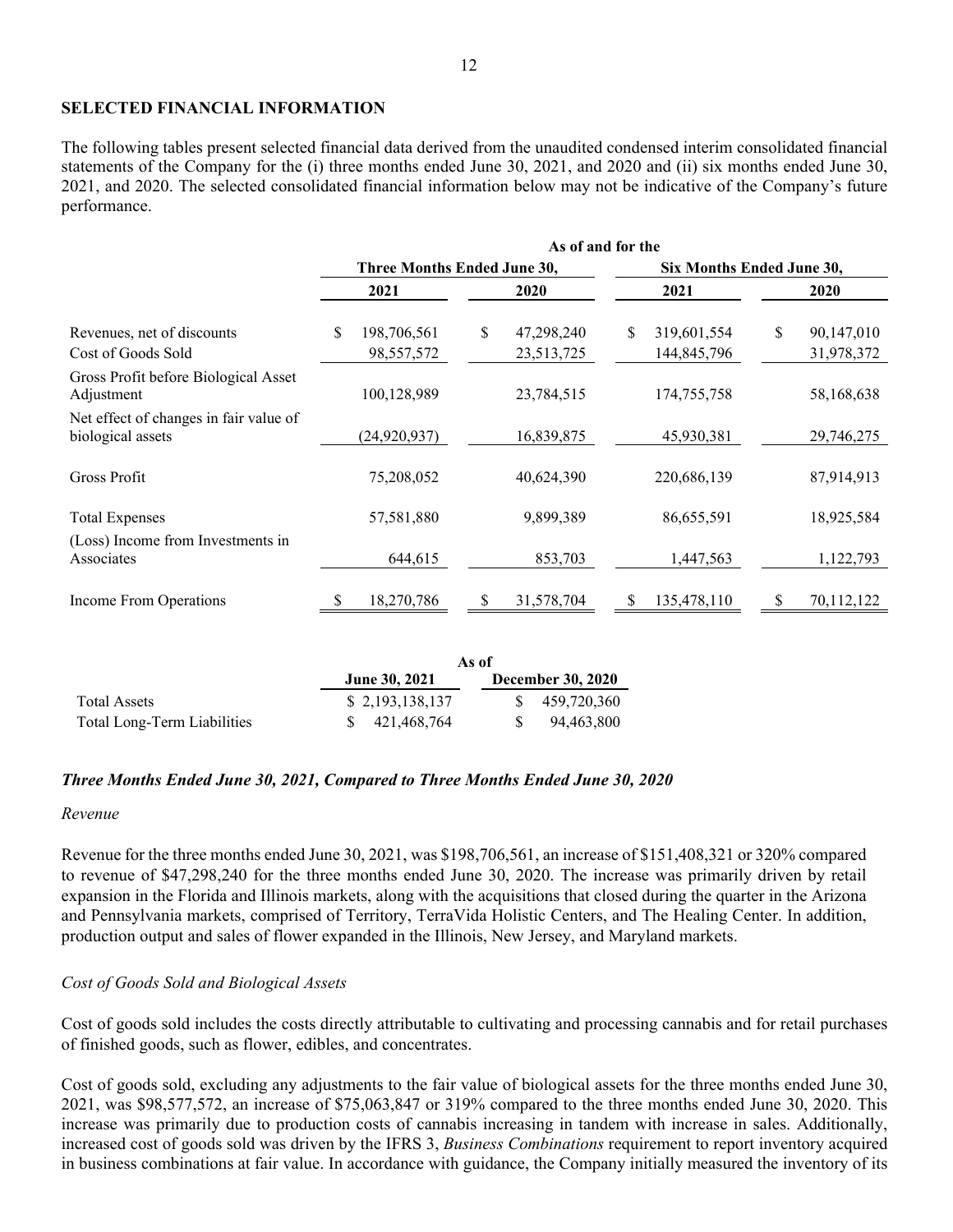Q2 acquisitions at the selling price, less cost to sell. The step-up to adjust inventory to fair value was expensed through cost of goods sold.

Inventory of plants under production is considered a biological asset. Under IFRS, biological assets are to be recorded at fair value at the time of harvest, less costs to sell, which are transferred to inventory and the transfer becomes the deemed cost on a go-forward basis. When the product is sold, the fair value is relieved from inventory and the transfer is booked to cost of sales. In addition, the cost of sales also includes products and costs related to other products acquired from other producers and sold by the Company.

Biological asset transformation totaled a net loss of \$24,920,937 for the three months ended June 30, 2021, a decrease of \$41,760,812 or (248)% compared to the three months ended June 30, 2020. The decrease was primarily driven by a change in cultivation methods focused in R&D to reduce plant count at certain cultivation facilities to increase yields to be realized over time.

# *Gross Profit*

Gross profit before biological asset adjustments for the three months ended June 30, 2021, was \$100,128,989, representing a gross margin on the sale of cannabis, cannabis extractions and edibles, and from related accessories of 50%. This is compared to gross profit before biological asset adjustments for the three months ended June 30, 2020, of \$23,784,515, which represented a 50% gross margin.

Gross profit after net gains on biological asset transformation for the three months ended June 30, 2021, was \$75,208,052, representing a gross margin of 38% compared with gross profit after net gains on biological asset transformation of \$40,624,390 or 86% gross margin for the three months ended June 30, 2020. The increase in gross profit margin is primarily due to top-line growth catalyzed by strong market growth in Illinois and Florida and continued expansion into the Arizona and Pennsylvania markets.

# *Total Expenses*

Total expenses for the three months ended June 30, 2021, was \$57,581,880, an increase of \$47,682,491 or 482%, compared to total expenses of \$9,899,389 for the three months ended June 30, 2020. Total expenses as a percentage of revenue, net of discounts, was 29% and 21% for the three months ended June 30, 2021, and 2020, respectively. The increase was primarily due to a \$29,616,447 or 784% increase in general and administrative costs and a \$14,257,924 or 446% increase in salaries in benefits, which was driven by an increase in earnout-related expenses, acquisition expenses and other one-time transaction expenses, start-up costs in new markets, and expanded headcount in the Company's primary operating markets.

The Company expects to continue to invest organically and in new markets to support expansion plans and adapt to the increasing complexity of the cannabis business. Furthermore, the Company expects to incur acquisition and transaction costs related to expansion.

# *Total Other Income (Expense)*

Total other expense for the year three months June 30, 2021, was \$5,619,162, an increase of \$1,713,860 or 44% compared to \$3,905,302 for the three months ended June 30, 2020. The increase was primarily due to increased interest expense related to the \$100 million upsize of debt in May 2021.

# *Provision for Income Taxes*

Income tax expense is recognized based on the expected tax payable on the taxable income for the year, using tax rates enacted or substantively enacted at year-end. For the three months ended June 30, 2021, provision for income taxes totaled \$5,087,824 compared to \$15,131,857 for the prior three months ended June 30, 2020. The decrease in income tax expense was primarily driven by the decrease in taxable income in the second quarter of 2021 compared to June 30, 2020.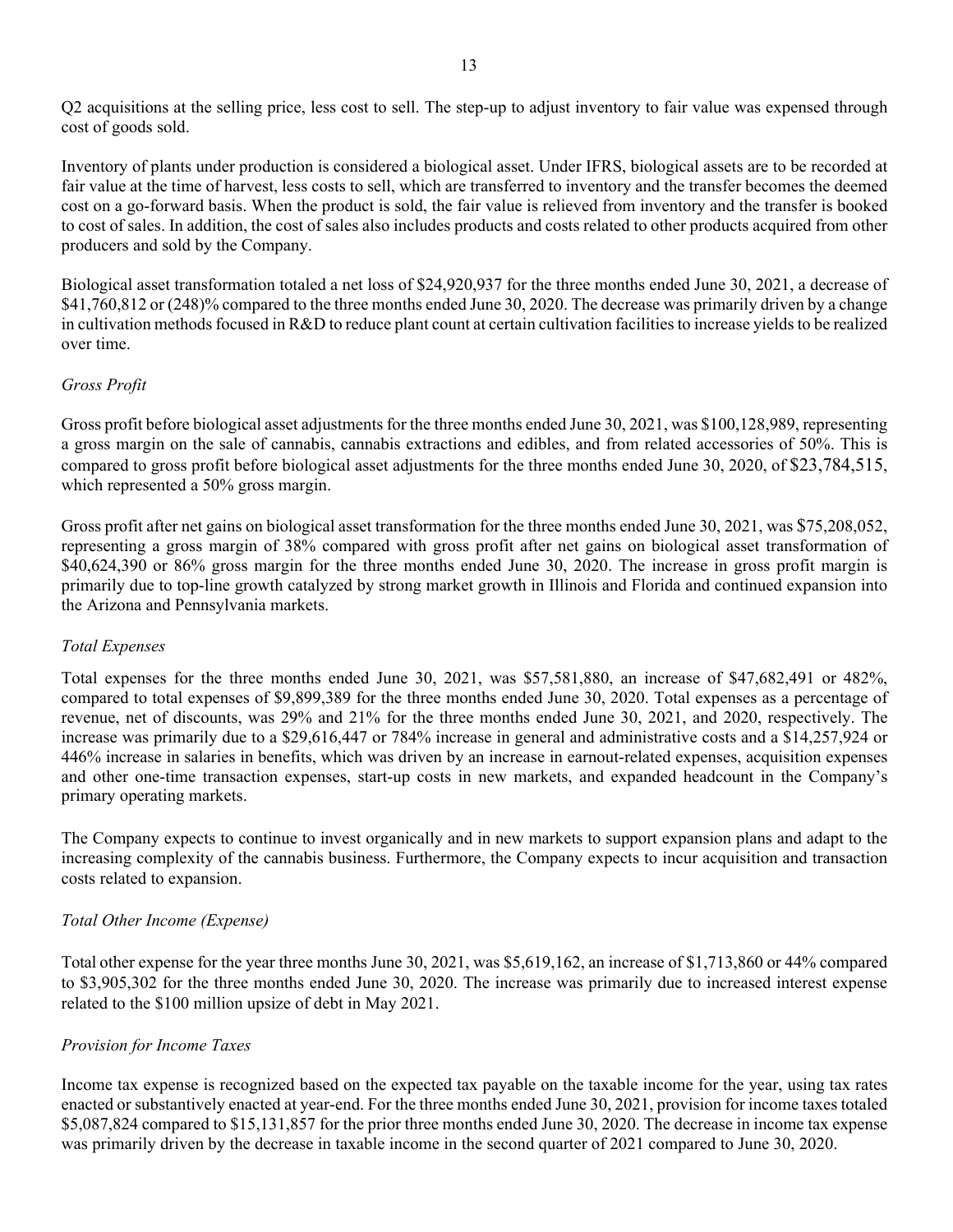# *Six Months Ended June 30, 2021, Compared to Six Months Ended June 30, 2020*

### *Revenue*

Revenue for the six months ended June 30, 2021, was \$319,601,554, an increase of \$229,454,544 or 255% compared to revenue of \$90,147,010 from the six months ended June 30, 2020. The increase was primarily driven by retail expansion in the Florida and Illinois markets, along with the acquisitions in the Arizona and Pennsylvania markets, comprised of Territory, TerraVida Holistic Centers, and The Healing Center. In addition, production output and sales of flower expanded in the Illinois, New Jersey, and Maryland markets.

# *Cost of Goods Sold and Biological Assets*

Cost of goods sold includes the costs directly attributable to cultivating and processing cannabis and for retail purchases of finished goods, such as flower, edibles, and concentrates.

Cost of goods sold, excluding any adjustments to the fair value of biological assets, for the six months ended June 30, 2021, was \$144,845,796, an increase of \$112,867,424 or 353% from the six months ended June 30, 2020. This increase is primarily due to production costs of cannabis increasing in tandem with the increase in sales. Additionally, increased cost of goods sold was driven by the IFRS 3, *Business Combinations* requirement to report inventory acquired in business combinations at fair value. In accordance with guidance, the Company initially measured the inventory of its acquisitions at selling price, less cost to sell. The step-up to adjust inventory to fair value was expensed through cost of sales.

Inventory of plants under production is considered a biological asset. Under IFRS, biological assets are to be recorded at fair value at the time of harvest, less costs to sell, which are transferred to inventory and the transfer becomes the deemed cost on a go-forward basis. When the product is sold, the fair value is relieved from inventory and the transfer is booked to cost of sales. In addition, the cost of sales also includes products and costs related to other products acquired from other producers and sold by the Company.

Biological asset transformation totaled a net gain of \$45,930,381 for the six months ended June 30, 2021, an increase of \$16,184,106 or 54% from the prior the six months ended June 30, 2020. The increase was primarily driven by the AME merger in February 2021, and continued expansion at existing cultivation facilities.

# *Gross Profit*

Gross profit before biological asset adjustments for the six months ended June 30, 2021, was \$174,755,758, representing a gross margin on the sale of cannabis, cannabis extractions and edibles and from related accessories of 55%. This is compared to gross profit before biological asset adjustments for the six months ended June 30, 2020, of \$58,168,638, which represented a 65% gross margin.

Gross profit after net gains on biological asset transformation for the six months ended June 30, 2021, was \$220,686,139, representing a gross margin of 69%, compared with gross profit after net gains on biological asset transformation of \$87,914,913, or 98%, gross margin for the six months ended June 30, 2020, which includes sales from both wholesale and retail. The increase in gross profit is primarily due to top-line growth catalyzed by strong market growth in Illinois and Florida and entrances into four new markets. The 28% decrease in the gross profit margin is primarily due to the inventory step-ups related to the 2021 acquisitions that were expensed through the cost of sales and the net impact of biologicals, which was 14% and 33% as percentage of net revenues for the periods ended June 30, 2021, and 2020, respectively.

# *Total Expenses*

Total expenses for the six months ended June 30, 2021, were \$86,655,591, an increase of \$67,730,007 or 358%, compared to total expenses of \$18,925,584 for the six months ended June 30, 2020. Total expenses as a percentage of revenue, net of discounts, was 27% and 21% for the six months ended June 30, 2021, and 2020, respectively. The increase was primarily due to a \$40,133,037 or 500% increase in general and administrative costs, in addition to a \$22,648,335 or 401%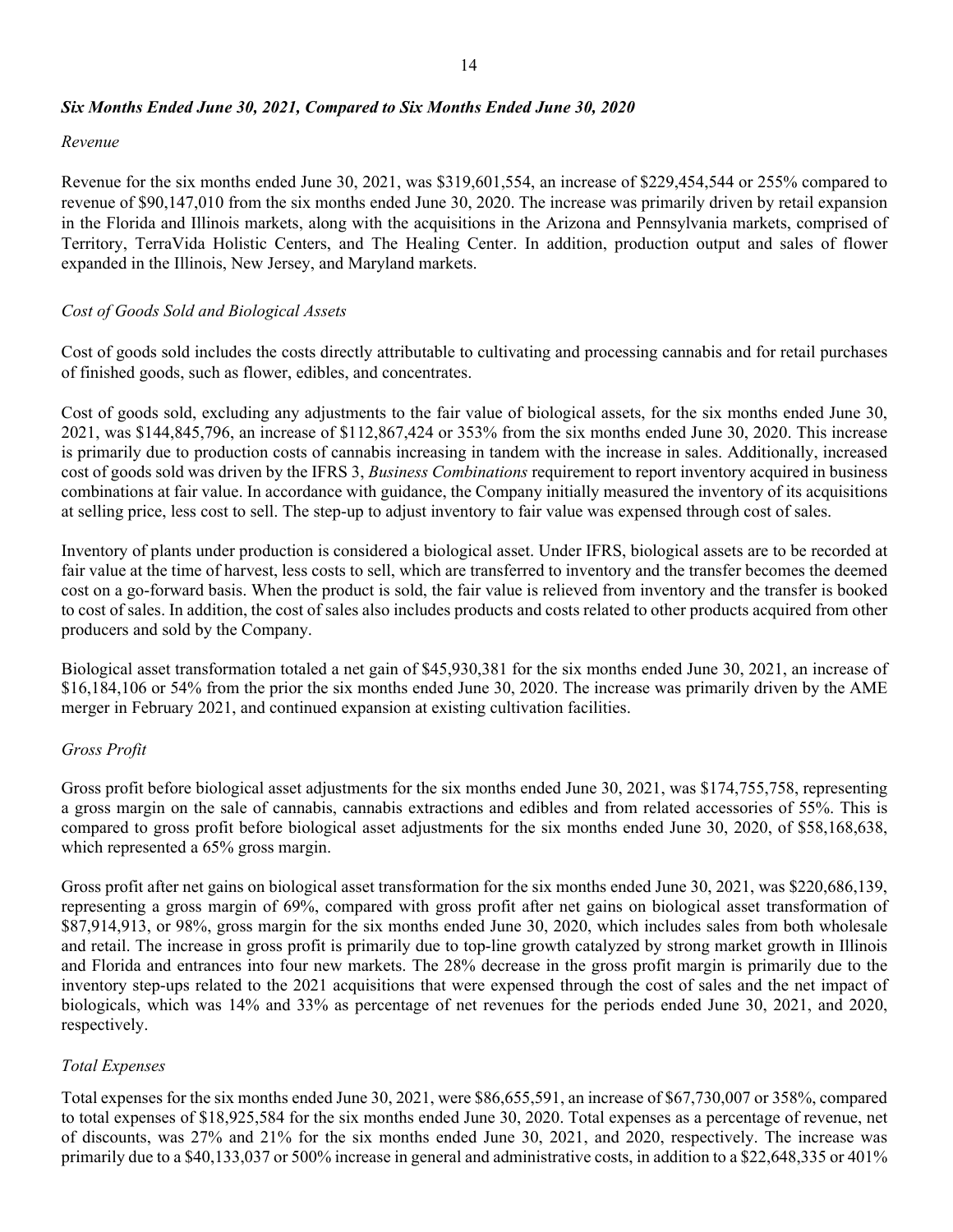increase in salaries in benefits, which was driven by an increase in earnout-related expenses, acquisition expenses and other one-time transaction expenses, start-up costs in new markets, and expanded headcount in the Company's primary operating markets.

The Company expects to continue to invest organically and in new markets to support expansion plans and adapt to the increasing complexity of the cannabis business. Furthermore, the Company expects to incur acquisition and transaction costs related to expansion.

# *Total Other Income (Expense)*

Total other expense for the year six months June 30, 2021, was \$8,709,429, an increase of \$735,206 or 9% compared to \$7,974,223 for the six months ended June 30, 2020. The increase was primarily due to increased interest expense related to the \$130 million credit facility.

#### *Provision for Income Taxes*

Income tax expense is recognized based on the expected tax payable on the taxable income for the year, using tax rates enacted or substantively enacted at year-end. For the six months ended June 30, 2021, provision for income taxes totaled \$50,414,686, an increase of \$21,410,950 or 74% compared to \$29,003,736 for the prior the six months ended June 30, 2020. The increase in income tax expense was driven by a \$64,630,782 increase in taxable income.

### **Drivers of Operational Performance**

#### *Revenue*

The Company derives its revenue from both wholesale and retail in which it manufactures, sells and distributes cannabis products to third-party retail customers, and from direct sales to retail patients and consumers. For the six months ended June 30, 2021, approximately 73.6% of revenue was generated from the retail and approximately 24.6% from wholesale. For the six months ended June 30, 2020, approximately 71.9% of revenue was generated from wholesale and approximately 28.1% from retail. This change in mix was largely driven by the Company's Florida operations, which are exclusively treated as retail income due to the vertical nature of the business, and the opening and acquiring of additional retail stores in the second half of 2020 and the first half of 2021.

#### *Gross Profit*

Gross profit is revenue less cost of goods sold. Cost of goods sold includes the costs directly attributable to product sales and includes amounts paid for finished goods, such as flower, edibles, and concentrates, as well as packaging and other supplies, fees for services and processing, rent, utilities, and related costs. Cannabis costs are affected by various State regulations that limit the sourcing and procurement of cannabis product, which may create fluctuations in gross profit over comparative periods as the regulatory environment changes. Gross margin measures the Company's gross profit as a percentage of revenue.

The Company's expansion strategy and revenue growth have taken priority and will continue to do so for the foreseeable future as it expands its footprint within current markets through acquisition and scales production in new markets. In the core markets in which the Company is already operational, it does not expect price compression in the near-term. However, as the State markets mature, the Company anticipates that there will be pressure on margins in the wholesale and retail channels. Although, the Company's current production capacity has not been fully realized and it is expected that price compression at the wholesale level will be more than offset by increased production volume. As a result, the Company expects overall consolidated gross margins (before the adjustment for the unrealized gain or loss in the fair value of biological assets) to increase in the near-term future.

# *Total Expenses*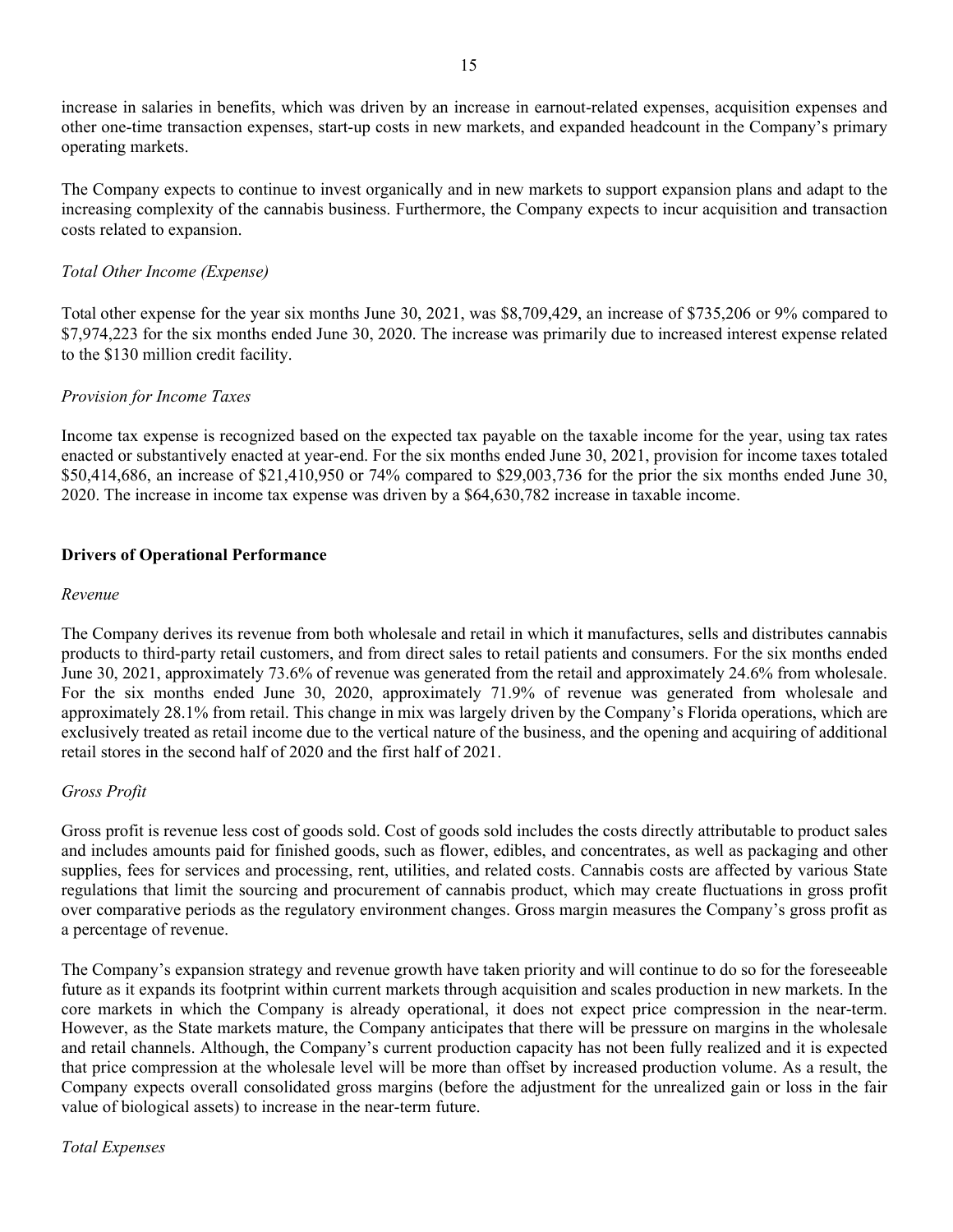Total expenses other than the cost of goods sold consist of selling costs to support customer relationships and to deliver product to the Company's retail stores. It also includes a significant investment in the corporate infrastructure required to support ongoing business.

Selling costs generally correlate to revenue. As a percentage of sales, selling costs are expected to increase slightly in currently operational markets (Illinois, Florida, Arizona, Maryland, Nevada, Ohio, Pennsylvania, and New Jersey) as facility and market expansion occurs. The increase is expected to be driven primarily by the growth of the Company's retail and wholesale channels and the ramp-up from pre-revenue to sustainable market share. This also includes new market start-up costs in Massachusetts and West Virginia.

General and administrative expenses represent costs incurred at the Company's corporate offices, primarily related to personnel costs, including salaries, benefits, earn-out compensation, and other professional service costs, including legal and accounting. Going forward, G&A expenses are expected to continue in line with the Company's expansion plans; the Company anticipates an increase in compensation expense related to recruiting and hiring talent, and an increase in accounting, legal and professional fees associated with being a publicly traded company.

# *Provision for Income Taxes*

The Company is subject to income taxes in the jurisdictions in which it operates and, consequently, income tax expense is a function of the allocation of taxable income by jurisdiction and the various activities that impact the timing of taxable events. As the Company operates in the cannabis industry, it is subject to the limits of IRC Section 280E under which the Company is only allowed to deduct expenses directly related to the sale of products. This results in permanent differences between ordinary and necessary business expenses deemed non-allowable under IRC Section 280E and a higher effective tax rate than most industries.

# **LIQUIDITY AND CAPITAL RESOURCES**

As of June 30, 2021, the Company had total current liabilities of \$287,162,801 and cash and cash equivalents of \$149,671,396 compared to December 30, 2020, which had current liabilities of \$122,524,484 and cash and cash equivalents of \$16,494,365 to meet its current obligations. As of June 30, 2021, the Company had working capital of \$284,867,279 compared to \$80,499,032 as of December 31, 2020. The significant increase in working capital is due to the increases in cash, inventory and biological assets driven by market expansion and accretive acquisitions made in Illinois, Arizona, Florida and Pennsylvania, and the Company's \$100 million upsize in its debt facility.

The Company intends to generate adequate cash to fund its business operations. However, the Company's business plan includes aggressive growth, both in the form of additional acquisitions and through facility expansion and improvements. Initiatives in U.S. markets outside of those already within the Company's platform are expected in the coming months. The Company will continue to use free cash flow to fund the expected growth, along with assessing the debt and capital markets as needed.

The Company is a high-growth organization in a rapidly-expanding market. It is generating cash from sales and is deploying its capital reserves to acquire and develop assets capable of producing additional revenues and earnings over both the immediate and long term. Capital reserves are being utilized for acquisitions, capital expenditures, and expansion in existing facilities.

# **Cash Flows**

# *Cash Flow from Operating Activities*

Net cash provided in operating activities was \$65,623,789 for the six months ended June 30, 2021, an increase of \$22,910,582 or 54%, compared to cash provided of \$42,713,207 million for the six months ended June 30, 2020. The increase in net cash provided in operating activities was primarily due to an increased operational footprint from the prior year.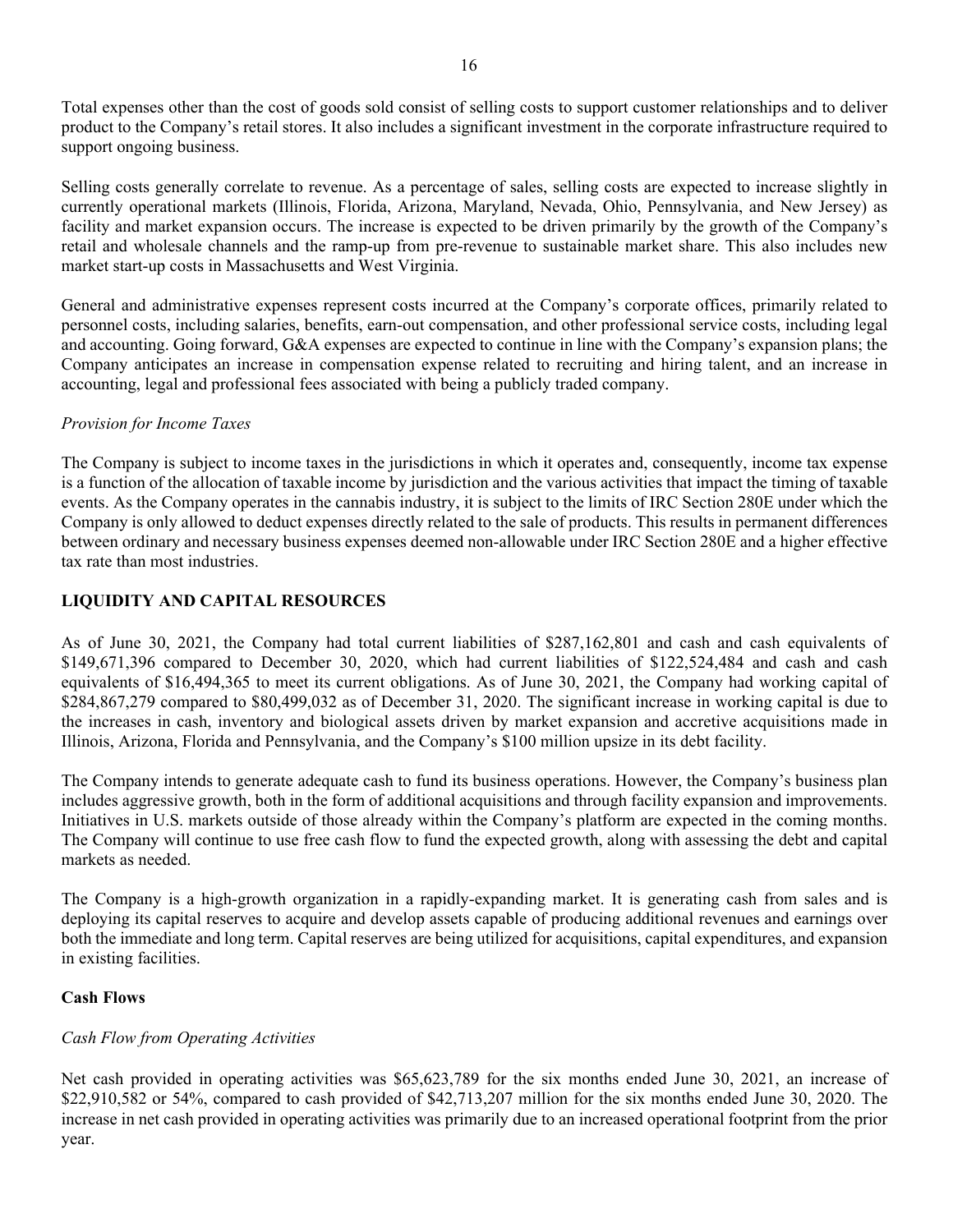# *Cash Flow from Investing Activities*

Net cash used in investing activities was \$(39,374,826) for the six months ended June 30, 2021, an increase of \$7,017,894 or 22%, compared to \$(32,356,931) for the six months ended June 30, 2020. The increase in net cash used in investing activities was primarily due to an increase in investment of property and equipment.

# *Cash Flow from Financing Activities*

Net cash provided by financing activities was \$106,928,067 for the six months ended June 30, 2021, an increase of \$106,449,340 compared to \$478,728 of cash provided for the six months ended June 30, 2020. The increase in net cash provided by financing activities was primarily due to significant increases in proceeds from the reverse take-over financing, cash received in warrant private placement, and \$100 million credit upsize that occurred in May 2021.

# **Contractual Obligations**

The Company's contractual obligations primarily consist of lease liabilities related to real estate used f or dispensaries as well as promissory and convertible notes to fund business activity such as acquisitions and capital expenditures.

|                                             | <b>Payments Due by Period</b> |                  |                 |                 |                      |  |
|---------------------------------------------|-------------------------------|------------------|-----------------|-----------------|----------------------|--|
| <b>Contractual Obligations</b>              | <b>Total</b>                  | Less than 1 year | 1-2 years       | 3-4 years       | 5 years and<br>after |  |
| Long Term Debt                              | \$139,450,917                 | \$1,156,119      | \$135,351,818   | \$364,486       | \$2,578,493          |  |
| Capital Lease Obligations                   | Nil                           | N <sub>il</sub>  | Nil             | Nil             | Nil                  |  |
| <b>Operating Leases</b>                     | \$61,778,620                  | \$4,345,623      | \$16,824,141    | \$14,210,045    | \$26,398,811         |  |
| Purchase Obligations <sup>1</sup>           | Nil                           | N <sub>il</sub>  | N <sub>il</sub> | N <sub>il</sub> | N <sub>il</sub>      |  |
| Other Long Term<br>Obligations <sup>2</sup> | Nil                           | Nil              | Nil             | N <sub>il</sub> | Nil                  |  |
| <b>Total Contractual</b><br>Obligations     | \$201,229,537                 | \$5,501,742      | \$152,175,959   | \$14,574,531    | \$28,977,304         |  |

*Notes:* 

<sup>1</sup> "Purchase Obligations" means an agreement to purchase goods or services that is enforceable and legally binding on the Company that specifies all significant terms, including: fixed or minimum quantities to be purchased; fixed, minimum or variable price considerations; and the approximate timing of the transaction.

<sup>2</sup> "Other Long-Term Obligations" means other long-term liabilities reflected on the Company's balance sheet, excluding deferred income taxes.

The financial performance and its cash flows for the six months ended on June 30, 2021, and 2020 were evaluated in accordance with International Financial Reporting Standards. All future financial information and documents will be reported under IFRS.

#### **Off-Balance Sheet Arrangements**

As of the date of this filing, the Company does not have any off-balance-sheet arrangements that have, or are reasonably likely to have, a current or future effect on the results of operations or financial condition of the Company, including, and without limitation, such considerations as liquidity and capital resources.

# **Transactions with Related Parties**

On June 30, 2021, and 2020, amounts due to and from related parties consisted of: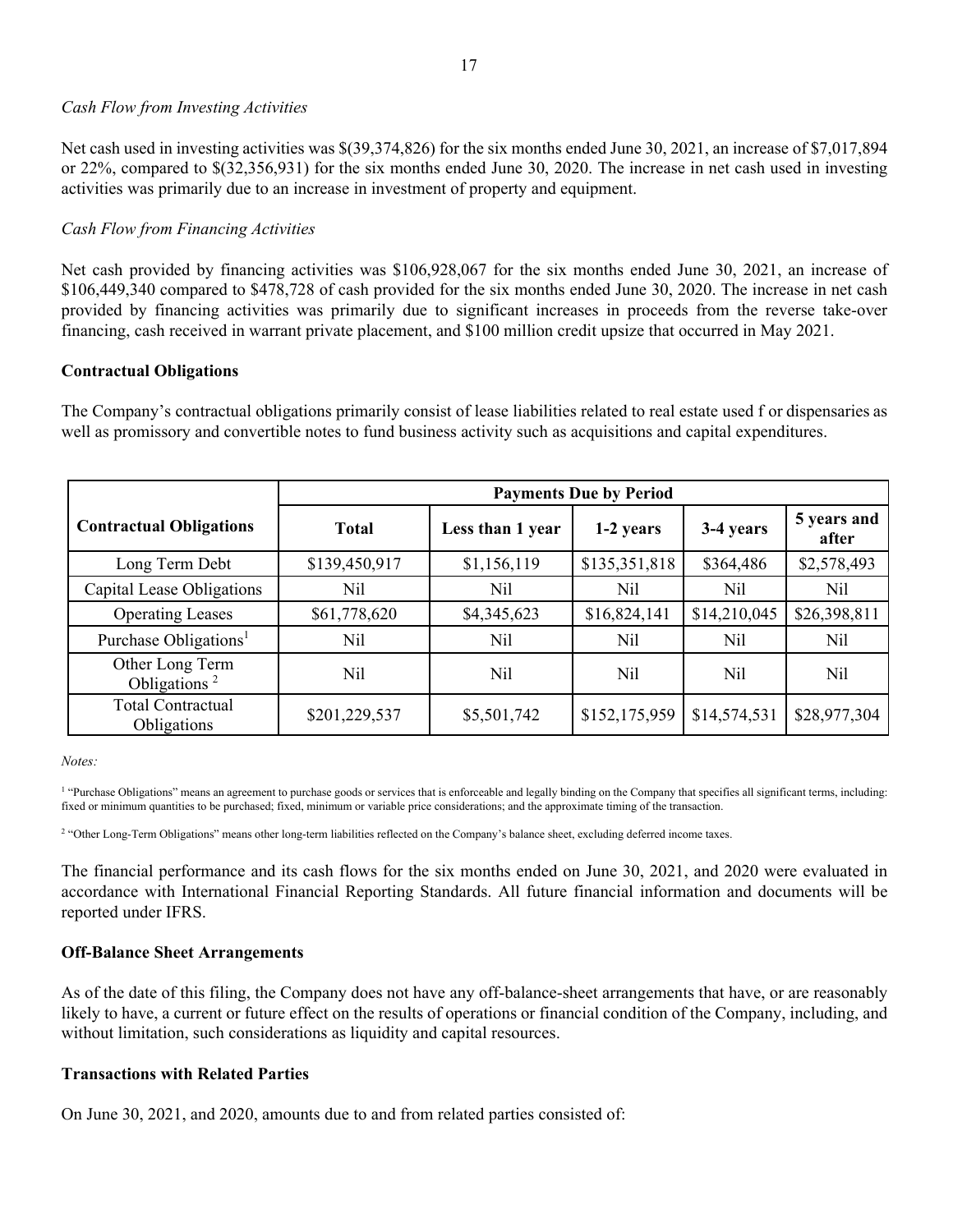# *Due from Related Parties*

As of June 30, 2021, and December 31, 2020, amounts due from related parties were comprised of balances due from investors of \$62,236 and \$108,254, respectively. These amounts are due on demand and did not have formal contractual agreements governing payment terms or interest. Other related party transactions are described in our consolidated financial statements.

#### *Due to Related Parties*

As of June 30, 2021, and June 30, 2020, amounts due to related parties were comprised of advances to investors payable totaling \$44,664 and \$44,664, respectively. Advances did not have formal contractual agreements governing payment terms or interest.

### **2021 Executed Transactions**

### *RTO, Financing, and Commencement of Trading*

On December 14, 2020, Verano Holdings, LLC, Majesta Minerals, Inc., an Alberta corporation (the "**Public Corporation**"), 1276268 B.C. Ltd., a British Columbia corporation ("**Verano FinCo**"), 1277233 B.C. Ltd, a British Columbia corporation, and 1278655 B.C. Ltd., a British Columbia corporation ("**Majesta**"), entered into an arrangement agreement (as amended January 26, 2021, the "**Definitive Agreement**"), pursuant to which the Company would result from the reverse takeover transaction contemplated thereby (the "**RTO**").

In accordance with the plan of arrangement forming part of the Definitive Agreement (the "**Plan of Arrangement**"), the Public Corporation changed its name to "Verano Holdings Corp." and completed a consolidation of its common shares on the basis of 100,000 issued and outstanding common shares on a post-consolidation basis. In accordance with the terms of the Financing, 10,000,000 subscription receipts (the "**Subscription Receipts**") were issued on January 21, 2021, at a price per Subscription Receipt of US\$10.00, for aggregate gross proceeds of US\$100,000,000. In connection with the Financing and the RTO, the Company issued 578,354 Subordinate Voting Shares to the offering agents as a broker fee. The Public Corporation reorganized capital by altering its notice of articles and articles to (i) attach special rights and restrictions to its common shares, (ii) change the identifying name of its common shares to "Subordinate Voting Shares" (the "**Subordinate Voting Shares**") and (iii) create a new class of Proportionate Voting Shares (the "**Proportionate Voting Shares**"). Pursuant to the Plan of Arrangement, thereafter Verano Finco combined with Majesta Subco. Majesta Subco was then liquidated, and the net proceeds of the Financing transferred to the Company, as the resulting corporation in the RTO. In connection with the Financing and the RTO, the Company issued 578,354 Subordinate Voting Shares to the offering agents as a broker fee.

The shareholders of Verano FinCo issued for the Subscription Receipts, received one Subordinate Voting Share for each share of Verano FinCo for a total of 10,000,000 Subordinate Voting Shares in the aggregate. The members of Verano Holdings LLC, and owners of certain of its subsidiaries, through a series of transactions, exchanged their ownership interests in Verano Holdings LLC and such subsidiaries for 96,892,040 Subordinate Voting Shares and 1,172,382 Proportionate Voting Shares.

#### *Merger Agreement*

On November 6, 2020, Verano LLC entered into an agreement and plan of merger with Alternative Medical Enterprises, LLC, Plants of Ruskin GPS, LLC, and RVC 360, LLC (collectively, the "**AME Parties**"), pursuant to which the Company, as the assignee of all of Verano LLC's rights and obligations thereunder, would acquire the AME Parties via a series of merger transactions. The merger transactions were contingent upon, and were to close contemporaneously with, the RTO, resulting in the creation of the Company as a Canadian publicly-traded parent company of Verano LLC, the AME Parties and their respective subsidiaries.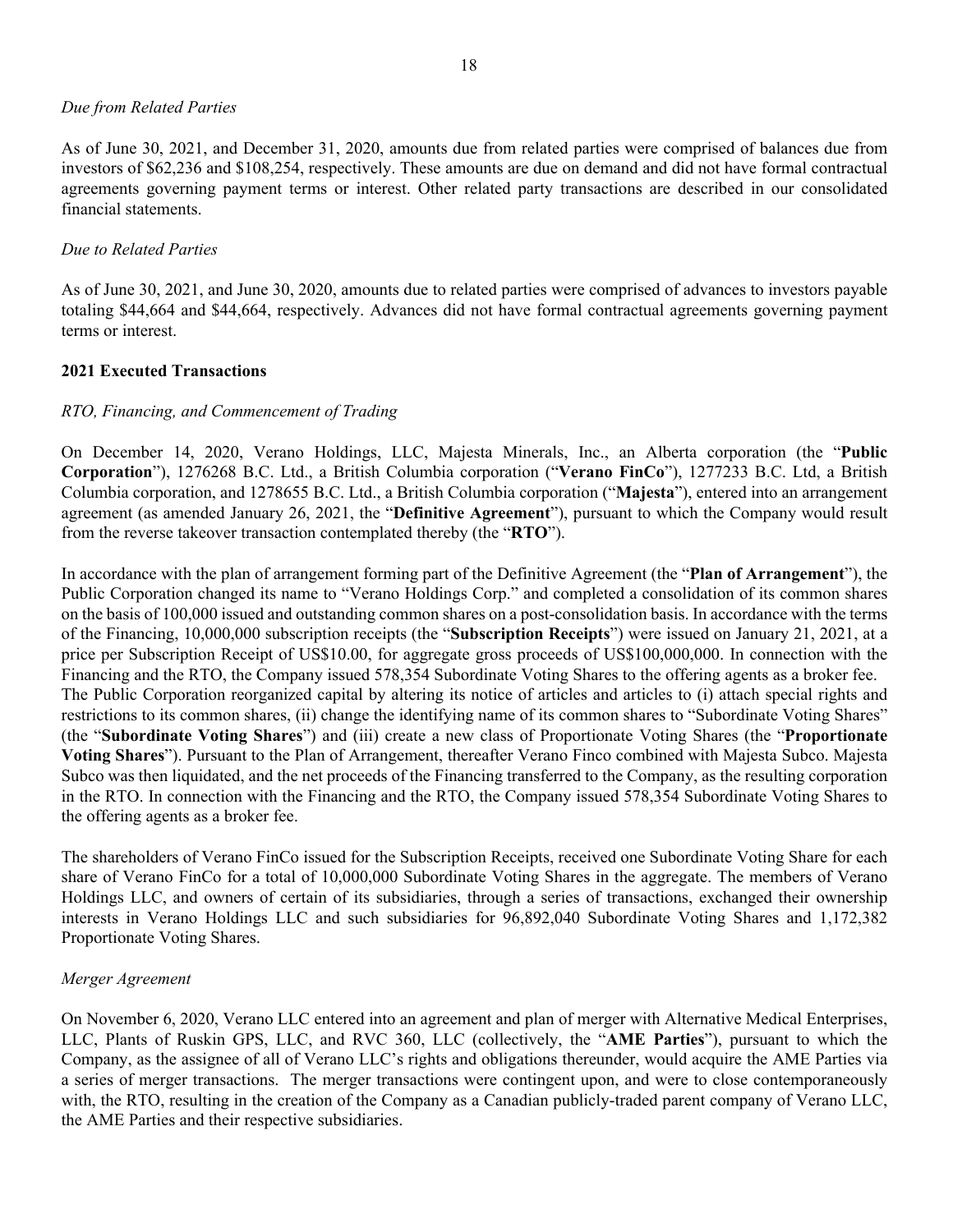The RTO and the merger transactions with the AME Parties closed on February 11, 2021. The members of the AME Parties, through a series of transactions, exchanged their membership interests in the AME Parties for 18,092,987 Subordinate Voting Shares and 470,984 Proportionate Voting Shares, plus cash consideration of \$35 million, of which \$20 million was paid at the closing of the mergers, \$10 million is payable on August 11, 2021, and the \$5 million balance is payable on February 11, 2022. The aggregate \$15 million installment payments are represented by convertible promissory notes and upon a payment default, the holder thereof may elect to convert such payment obligations into Subordinate Voting Shares.

# *Acquisitions*

i. Glass City Alternatives, LLC

In January 2021, the Company entered into agreement to acquire, upon the satisfaction of certain conditions precedent, all of the ownership interest of an owner of one dispensary located in Ohio. The total purchase price was \$2,700,000 plus a \$329,345 purchase price adjustment. The Company paid \$500,000 in shares upon execution of the RTO. As of June 30, 2021, the present value of unpaid deferred consideration of \$1,081,915 is included in the acquisition price payable balance in the consolidated statement of financial position and is due in January 2022.

ii. Perpetual Healthcare Inc.

On February 24, 2021, the Company entered into an agreement pursuant to which Perpetual Healthcare Inc. ("**PHI**") transferred the management and governance of PHI, which operates the Emerald Dispensary in Phoenix, Arizona. The transaction closed on March 10, 2021. Total consideration includes cash consideration of \$11,250,000 plus a \$326,426 purchase price adjustment, 541,994 Subordinate Voting Shares. The remaining \$6,175,342 obligation was settled through the issuance of 350,644 Subordinate Voting Shares. As of June 30, 2021, the total consideration had been paid in full.

iii. The Herbal Care Center, Inc.

On February 24, 2021, the Company entered into an agreement to acquire The Herbal Care Center, Inc. ("**The Herbal Care Center**"). The transaction closed on March 17, 2021. Total consideration includes cash consideration of \$18,750,000, payable over 12 months, plus a \$2,107,499 purchase price adjustment, and 90,464 Subordinate Voting Shares and 9,625 Proportionate Voting Shares, equivalent to 962,461 Subordinate Voting Shares on an-as converted basis. As of June 30, 2021, the present value of unpaid deferred consideration of \$10,743,251 is included in the acquisition price payable balance in the consolidated statement of financial position with 50% due in October 2021 and January 2022.

iv. NSE Holdings, LLC

On February 24, 2021, a subsidiary of the Company entered into an agreement pursuant to which it acquired all the equity interests of a licensee that holds one dispensary permit in Pennsylvania, which gives the subsidiary of the Company the ability to open three dispensaries. The transaction closed on March 9, 2021. Pursuant to the agreement, the Company paid cash consideration of \$7,350,000 upon closing and issued 666,587 Subordinate Voting Shares and Proportionate Voting Shares equivalent to 666,586 Subordinate Voting Shares on an as-converted basis. The Company analyzed the transaction and recorded the transaction as an asset acquisition. The Company capitalized licenses in the amount of \$55,015,651. As of June 30, 2021, the present value of unpaid deferred consideration is \$25,550,049 and is included in the acquisition price payable balance in the consolidated statement of financial position. The unpaid consideration is related to earnouts due in July 2022, 2023, and 2024 and is expected to be settled in share issuances.

v. Local Joint

On March 22, 2021, an affiliate of the Company entered into an asset purchase agreement with Flower Launch LLC, the manager of Patient Alternative Relief Center, Inc., d/b/a Local Joint, an Arizona nonprofit corporation ("**PARC**"), which holds a dispensary license, an authorization to operate a second dispensary, and an authorization to operate an offsite cultivation facility, all in the State of Arizona. The transaction closed on March 30, 2021. Total consideration includes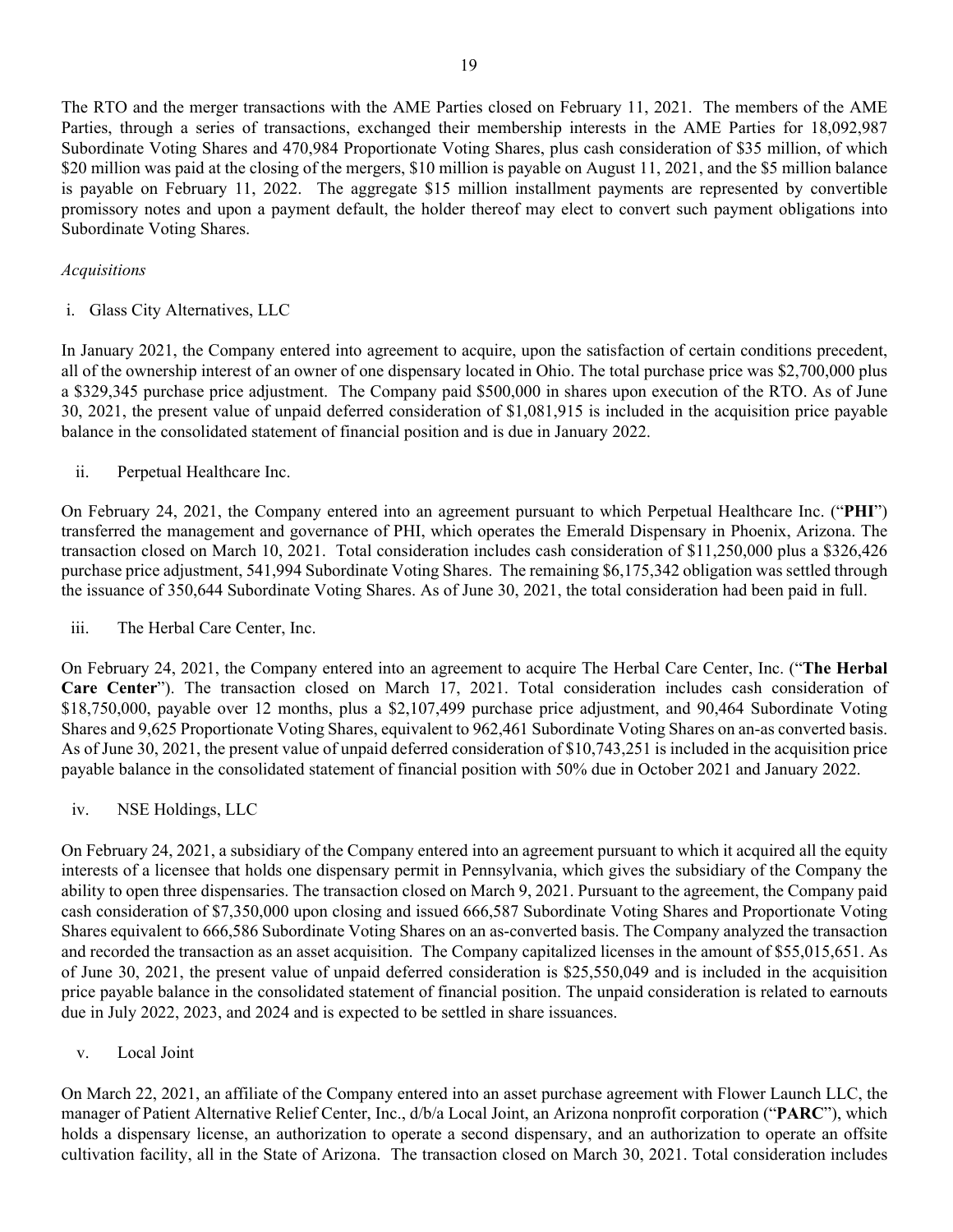cash consideration of \$13,500,000, with \$10,000,000 paid on the closing date and \$3,500,000 payable within 120 days after the closing date, plus 179,767 Subordinate Voting Shares. As of June 30, 2021, the present value of unpaid deferred consideration of \$3,603,510 is included in the acquisition price payable balance in the consolidated statement of financial position and is due in July 2021.

# vi. Territory Dispensary

On February 24, 2021, the Company entered into an agreement to acquire three active dispensaries and one cultivation and production facility from NZCO LLC, Murff & Company LLC, JWC1 LLC, Hu Commercial Properties LLC and BISHCO LLC (collectively, "**Territory**"). The transaction closed April 8, 2021. Total consideration includes \$19,735,684 paid upon closing, subject to a purchase price adjustment, 997,453 Subordinate Voting Shares and 29,924 Proportionate Voting Shares, equivalent to 2,992,413 Subordinate Voting Shares on an-as converted basis. The remaining consideration is related to contingent consideration with 50% payable in cash on March 31, 2022, and the remaining payable in shares or in cash at the election of the recipient on March 31, 2023. As of June 30, 2021, the present value of unpaid deferred consideration of \$19,387,275 is included in the acquisition price payable balance in the consolidated statement of financial position.

# vii. TerraVida Holistic Centers, LLC

On February 24, 2021, subsidiaries of the Company entered into an to acquire three active Pennsylvania dispensaries. The transaction closed May 11, 2021. Total consideration includes cash consideration of \$62,500,000, subject to a purchase price adjustment, of which \$15,000,000 plus a purchase price adjustment of \$3,795,515 was paid on the closing date, with \$10,000,000 payable within 90 days after closing, and the remaining \$37,500,0000 payable within 180 days after the closing date. In addition, the consideration includes 1,506,750 Subordinate Voting Shares and 15,067 Proportionate Voting Shares, equivalent to 1,506,750 Subordinate Voting Shares on an as converted basis. As of June 30, 2021, the present value of unpaid deferred consideration of \$47,140,827 is included in the acquisition price payable balance in the consolidated statement of financial position.

# viii. The Healing Center, LLC

On March 29, 2021, the Company entered into an agreement to acquire three active dispensaries in Pittsburgh by purchasing all the issued and outstanding equity interests of The Healing Center, LLC ("**The Healing Center**"). The transaction closed on May 14, 2021. Total consideration includes cash consideration of \$56,892,320, plus a \$2,354,886 purchase price adjustment, of which \$31,463,479 was paid upon closing with \$25,428,841 payable within 60 days after the closing date. In addition, the merger consideration included 454,302 Subordinate Voting Shares and 25,744 Proportionate Voting Shares equivalent to 2,574,375 Subordinate Voting Shares on an as converted basis. As of June 30, 2021, the present value of unpaid deferred consideration of \$27,678,623 is included in the acquisition price payable balance in the consolidated statement of financial position.

ix. Ohio Grow Therapies, LLC

On June 30, 2021, a subsidiary of the Company entered into a letter agreement to acknowledge final closing pursuant to an option purchase agreement entered into on January 14, 2019, which would allow the Company to operate one dispensary located in Newark, Ohio. The final closing had no impact on operations as the Company already exerted control over the dispensary through a consulting agreement entered into in 2019. The Company capitalized the license in the amount of \$760,000 to the intangible license value included on the consolidated statement of financial position.

# *Notes Payable*

The Company held a convertible note dated November 25, 2019, with an outstanding balance of \$3,709,425 at December 31, 2020, that was repaid in full in February 2021.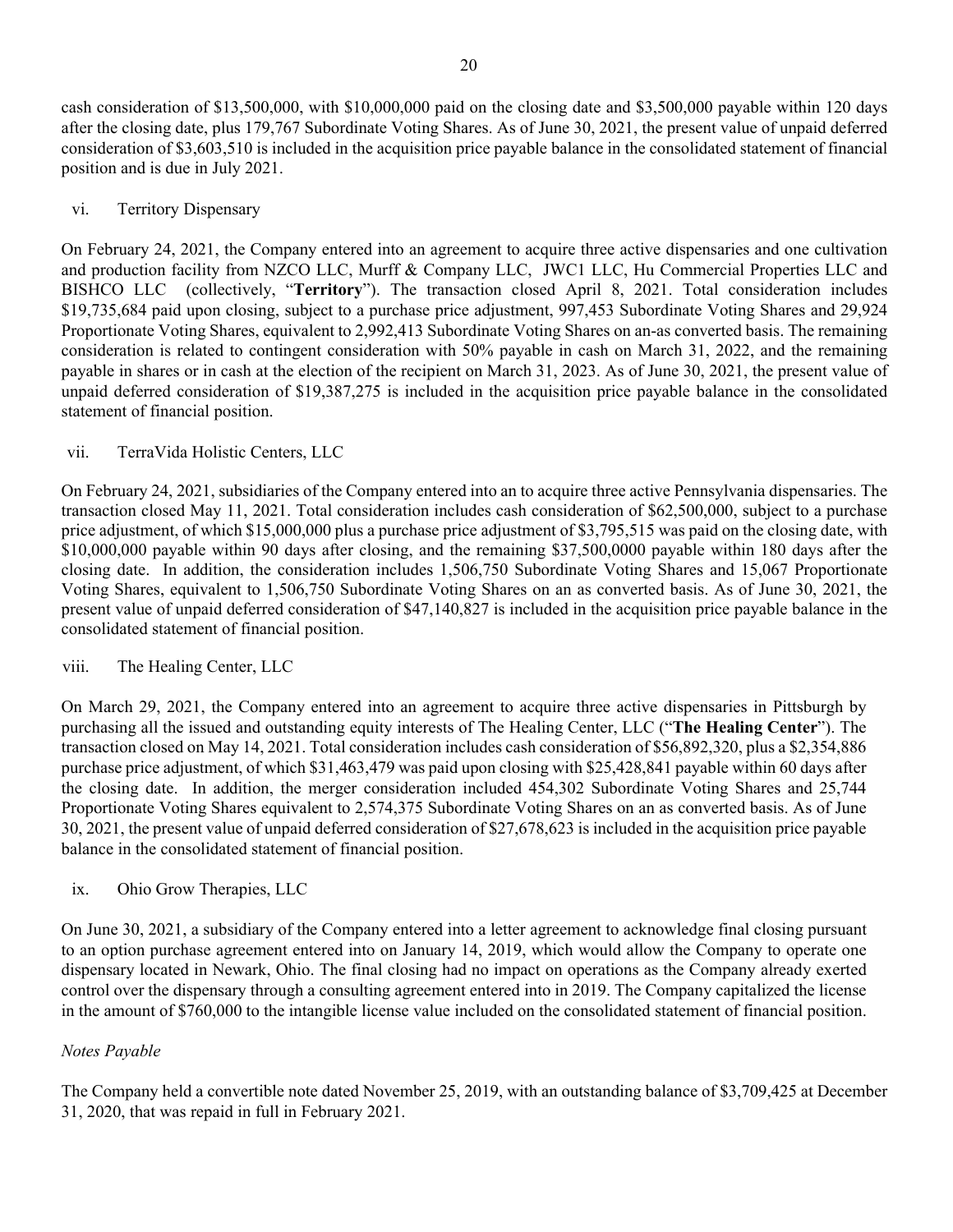The two promissory notes which have convertible features, with an outstanding balance at December 31, 2020, of \$3,412,500 are collateralized by the note holders' units in in a California joint venture of which the Company has an interest. All obligations under the notes were repaid in full in February 2021.

The promissory note dated July 2, 2020, in the original amount of \$350,000; maturing in June 2021; with interest due at 5% per annum in the event of a default. All obligations under the note were repaid in May 2021.

# *Credit Agreement*

On May 11, 2021, the Company and its subsidiaries entered into an Amended and Restated Credit Agreement for senior secured term loans of US\$130 million, which increased the loans thereunder to the Company and its subsidiaries by \$100 million. The Restated Credit Agreement has a maturity date of May 20, 2023, provides for non-dilutive funding, and an annual interest rate of 9.75% for the incremental \$100 million and is secured by assets of the Company and its subsidiaries.

# *Private Placement*

On March 11, 2021, the Company closed an offering on a bought deal private placement basis of 3,510,000 special warrants of the Company (the "**Special Warrants**") at a price per Special Warrant of C\$28.50 for aggregate gross proceeds of C\$100,035,00 pursuant to an agreement with Beacon Securities Limited and Canaccord Genuity Corp. (together with Beacon, the "**Co-Lead Underwriters**"), on behalf of a syndicate of underwriters pursuant to which the underwriters purchased the Special Warrants. All Special Warrants were exercised on June 24, 2021.

# **Subsequent Transactions**

i. Agri-Kind, LLC, and Agronomed Holdings Inc.

On April 21, 2021, the Company announced it entered into definitive agreements for all of the issued and outstanding equity interests in Agri-Kind, LLC Agronomed Holdings Inc, (collectively "**Agri-Kind**") which in the aggregate will add the equity in a grower/processor permit in the Commonwealth of Pennsylvania. Subject to the terms of the agreement, the Company's subsidiary agreed to a transaction for all of the issued and outstanding equity interests in Agri-Kind, a 62,000 sq. ft. grower/processor located in Chester, and in Agronomed Holdings Inc. for US\$66,000,000 in cash consideration, US\$49,500,000 in stock on an as-converted basis, subject to adjustment, and an earnout of US\$31,500,000 based upon certain performance metrics. Agri-Kind's management team is expected to remain with the company. Closing on the foregoing transactions is subject to customary conditions, contingencies, and approvals, including regulatory approval.

ii. Agronomed Biologics, LLC

On April 21, 2021, the Company announced it entered into definitive agreements for all the issued and outstanding equity interests in Agronomed Biologics, LLC, which collectively will add the equity in a Clinical Registrant license (which includes cultivation and six dispensaries, to be developed) in the Commonwealth of Pennsylvania. Specifically, and subject to the terms of the agreement, the Company has agreed to a transaction for all the issued and outstanding equity interests in Agronomed Biologics, a research joint venture between Agronomed Pharmaceuticals, LLC and The Healing Center for US\$60,000,000 in a combination of cash and stock, in addition to earnouts and other adjustments. Through Pennsylvania's Chapter 20 Clinical Research Program, Agronomed is a Phase II Approved Clinical Registrant, and therefore is permitted to open a medical marijuana growing and processing facility, as well as six dispensaries, to conduct medical marijuana research in partnership with Drexel University College of Medicine.

# iii. WSCC, Inc.

On July 26, 2021, the Company announced it had entered into an agreement to acquire all of the issued and outstanding equity interests in WSCC, Inc., a Nevada corporation d/b/a Sierra Well ("**Sierra Well**"). The total consideration is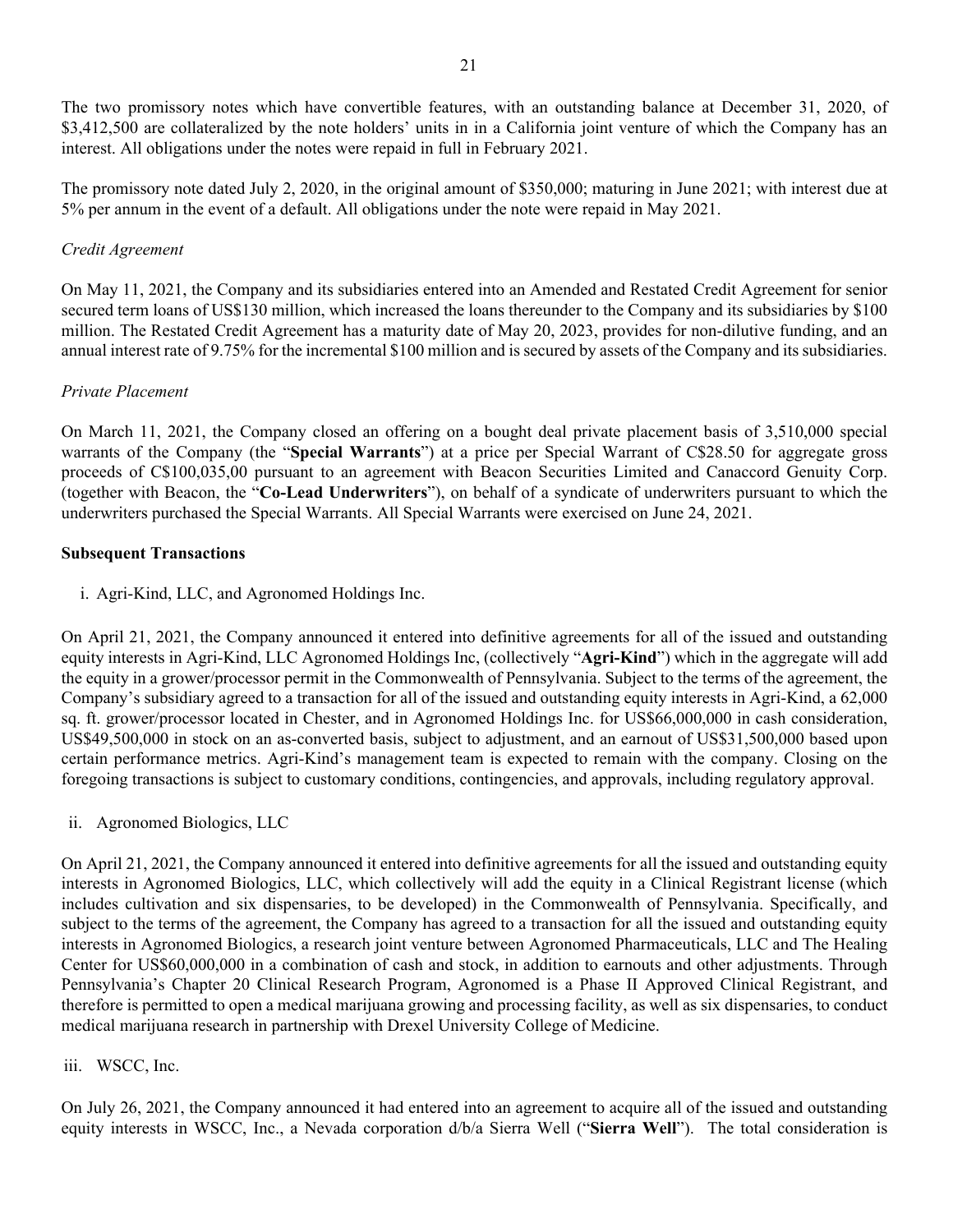\$29,000,000, which is payable in a combination of cash and Subordinate Voting Shares. Closing of the acquisition is subject to customary conditions, contingencies, and approvals, including regulatory approval.

### **Changes in or Adoption of Accounting Practices**

Refer to the discussion of recently adopted/issued accounting pronouncements, Notes to Condensed Interim Consolidated Financial Statements (Unaudited), Note 2 — Basis of Presentation.

# **SIGNIFICANT ACCOUNTING ESTIMATES, JUDGMENTS, AND ASSUMPTIONS**

There were no material changes to our critical accounting policies and estimates from the information provided in "Management's Discussion and Analysis of Financial Condition and Results of Operations," included in the Company's 2020 annual report and the Company's March 31, 2021, unaudited condensed interim consolidated financial statements.

# **U.S. CANNABIS REGULATORY ENVIRONMENT**

In accordance with Staff Notice 51-352 (Revised) – *Issuers with U.S. Marijuana-Related Actives,* below is a discussion of the current federal U.S. regulatory regime. See also "Company Overview" for a discussion of the State level U.S. regulatory regime in those jurisdictions where the Company was directly and indirectly involved, through its subsidiaries and investments, in the cannabis industry as at December 31, 2020.

The United States federal government has not legalized marijuana for medical or adult-use.

The federal government of the United States regulates drugs through the CSA which places controlled substances on one of five schedules. Currently, cannabis is classified as a Schedule I controlled substance. This means it has a high potential for abuse and currently has no accepted medical use in treatment in the United States. Schedule I substances are subject to production quotas imposed by the U.S. Drug Enforcement Agency. Thus, the federal government of the United States has specifically reserved the right to enforce federal law in regard to the sale and disbursement of medical or adult-use marijuana even if such sale and disbursement is sanctioned by State law.

Currently, 37 U.S. States, the District of Columbia and the U.S. territories of Guam and Puerto Rico, allow the use of medical cannabis. Additionally, the States of Alaska, Arizona, California, Colorado, Illinois Maine, Massachusetts, Michigan, Montana, Nevada, New Jersey, New York, Oregon, Vermont, Virginia, Washington, and the District of Columbia have legalized cannabis for adult recreational use. However, since cannabis is a Schedule I controlled substance, the development of a legal cannabis industry under the laws of these States is in conflict with the CSA. In light of this conflict between State and federal law, the United States Department of Justice (the "**DOJ**") Deputy Attorney General of the Obama Administration, James Cole, issued a memorandum (the "**Cole Memorandum**"), dated August 29, 2013, providing updated guidance to federal prosecutors concerning cannabis enforcement under the CSA. The Cole Memorandum provided, in part, that when States have implemented strong and effective regulatory and enforcement systems to control the cultivation, distribution, sale, and possession of cannabis, conduct in compliance with those laws and regulations is less likely to threaten the federal priorities. Indeed, a robust system may affirmatively address those priorities by, for example, implementing effective measures to prevent diversion of cannabis outside of the regulated system and to other States, prohibiting access to cannabis by minors, and replacing an illicit cannabis trade that funds criminal enterprises with a tightly regulated market in which revenues are tracked and accounted for. In those circumstances, consistent with the traditional allocation of federal-State efforts in this area, the Cole Memorandum provided that enforcement of State law by State and local law enforcement and regulatory bodies should remain the primary means of addressing cannabis-related activity. In contrast, if the State enforcement efforts are not sufficient to protect against the harms set forth above, the federal government may seek to challenge the regulatory structure itself in addition to continuing to bring individual enforcement actions, including criminal prosecutions, focused on those harms.

In 2014, the United States House of Representatives passed an amendment (commonly known as the Rohrabacher-Blumenauer Amendment, the Rohrabacher-Leahy Amendment or the "**Rohrabacher-Farr Amendment**") to the Commerce, Justice, Science, and Related Agencies Appropriations Bill, which funds the DOJ. The Rohrabacher-Farr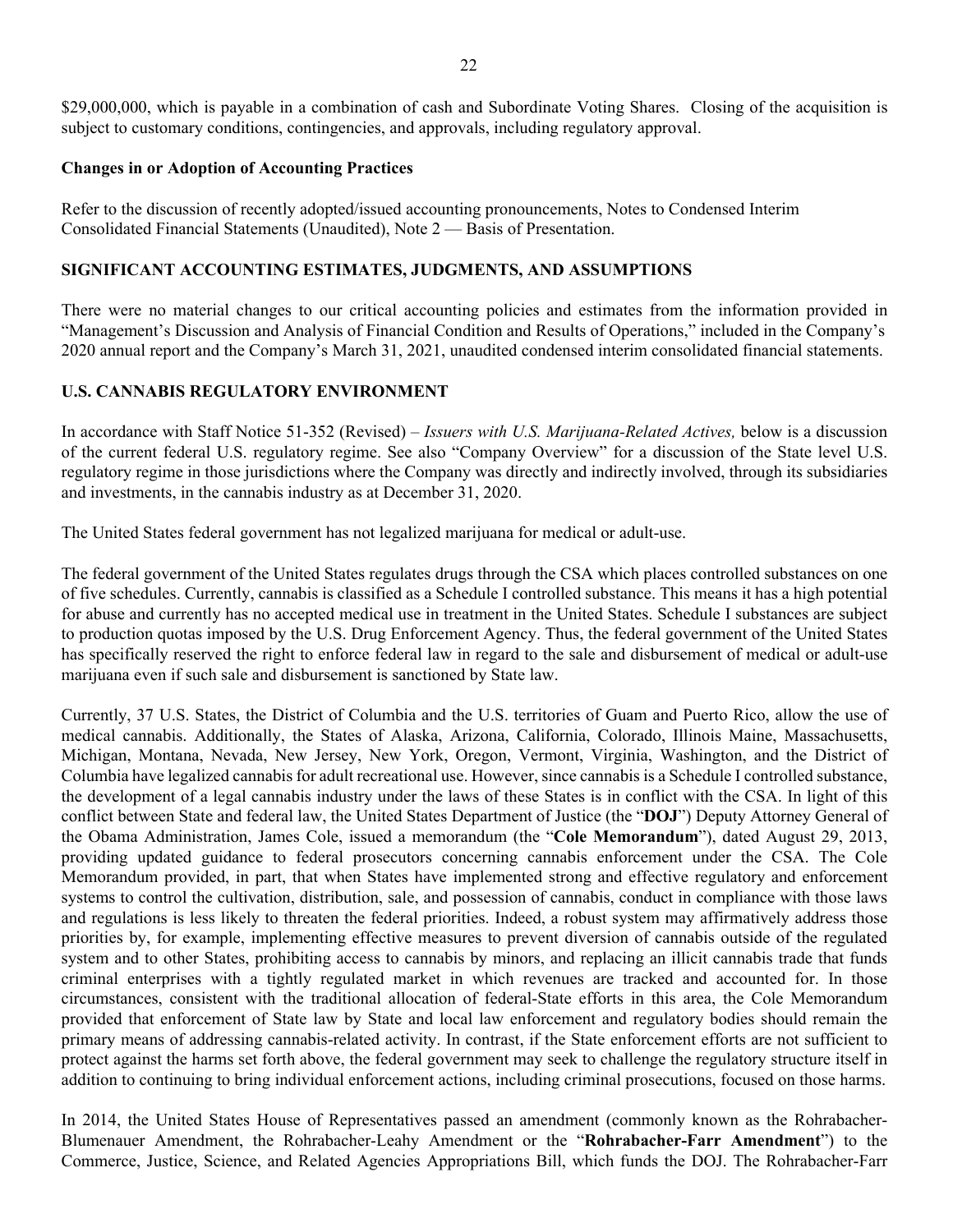Amendment prohibits the DOJ from using funds to prevent States with medical cannabis laws from implementing such laws. In August 2016, the U.S. Court of Appeals for the Ninth Circuit ruled in *United States v. McIntosh* that the Rohrabacher-Farr Amendment bars the DOJ from spending funds on the prosecution of conduct that is allowed by State medical cannabis laws, provided that such conduct is in strict compliance with applicable State law. In March 2015, bipartisan legislation titled the *Compassionate Access, Research Expansion, and Respect States Act* (the "**CARERS Act**") was introduced, proposing to allow States to regulate the medical use of cannabis by changing applicable federal law, including by reclassifying cannabis under the CSA to a Schedule II controlled substance and thereby changing the plant from a federally-criminalized substance to one that has recognized medical uses. More recently, the *Respect State Marijuana Laws Act of 2017* has been introduced in the U.S. House of Representatives, which proposes to exclude persons who produce, possess, distribute, dispense, administer or deliver cannabis in compliance with State laws from the regulatory controls and administrative, civil and criminal penalties of the CSA.

Although these developments have been met with a certain amount of optimism in the cannabis industry, neither the CARERS Act nor the *Respect State Marijuana Laws Act of 2017* have yet been adopted, and the Rohrabacher-Farr Amendment must be renewed annually and has currently been renewed until September 30, 2019. Furthermore, the ruling in *United States v. McIntosh* is only applicable in the Ninth Circuit, which includes the States of Alaska, Arizona, California, Hawaii, Idaho, Montana, Nevada, Oregon and Washington. The Company plans to have, operations in States outside of the Ninth Circuit.

In early 2017, President Donald J. Trump nominated Alabama Republican Jeff Sessions as the United States Attorney General. In addition to the election of President Trump, the Republican party retained control of United States Congress. On January 4, 2018, then Attorney General Sessions issued a written memorandum (the "**Sessions Memorandum**") to all U.S. Attorneys stating that the Cole Memorandum was rescinded, effectively immediately. In particular, Attorney General Sessions stated that "prosecutors should follow the well-established principles that govern all federal prosecutions," which require "federal prosecutors deciding which cases to prosecute to weigh all relevant considerations, including federal law enforcement priorities set by the Attorney General, the seriousness of the crime, the deterrent effect of criminal prosecution, and the cumulative impact of particular crimes on the community." Attorney General Sessions went on to state in the Sessions Memorandum that given the Justice Department's well-established general principles, "previous nationwide guidance specific to cannabis is unnecessary and is rescinded, effective immediately." Attorney General Sessions reiterated that the cultivation, distribution and possession of cannabis continues to be a crime under the CSA.

On November 7, 2018, Mr. Sessions tendered his resignation as Attorney General at the request of President Donald Trump. Following Mr. Sessions' resignation, William Barr was confirmed as the new Attorney General. Mr. Barr stated during his confirmation hearings in a response to a question from Senator Cory Booker, "I'm not going to go after companies that have relied on Cole Memorandum." Mr. Barr also reconfirmed this response in writing as part of the formal confirmation proceedings.

On or about December 14, 2020, Mr. Barr announced a planned resignation from the Trump administration, effective the following week. On December 24, 2020, Deputy Attorney General Mr. Jeffrey Rosen became Acting Attorney General. On January 7, 2021, President Joe Biden announced Judge Merrick Garland as his nomination for the next U.S. Attorney General. On January 20, 2021, Robert Wilkinson replaced Mr. Jeffrey Rosen as the Acting Attorney General while Judge Garland seeks confirmation from the U.S. Senate.

On December 27, 2020, President Donald Trump signed the *Consolidated Appropriations Act of 2021*, which included the Rohrabacher-Farr Amendment, which prohibits the funding of federal prosecutions with respect to medical cannabis activities that are legal under State law. The *Consolidated Appropriations Act of 2021* makes appropriations for the year ending September 30, 2021. There can be no assurances that the Rohrabacher-Farr Amendment will be included in future appropriations bills or budget resolutions.

Following two special runoff elections conducted in the U.S. State of Georgia on January 5, 2021, for two U.S. Senate seats, Democrats Raphael Warnock and Jon Ossoff each received more votes than their incumbent opponents. As a result of the special elections, Democrats control 50 seats in the U.S. Senate and Republicans control 50 seats, and Vice President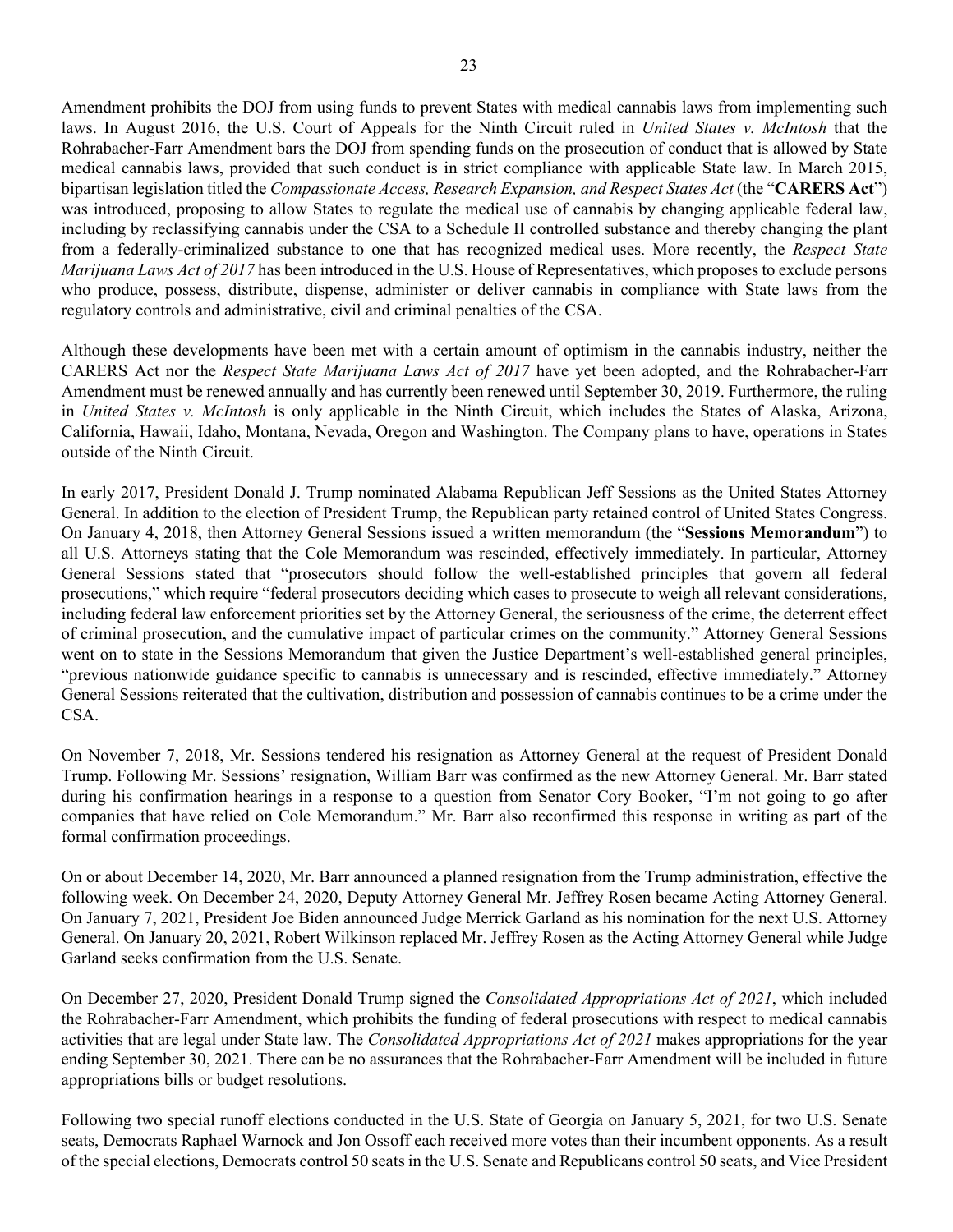Kamala Harris carries the tie-breaking vote. Consequently, for the first time since January 3, 2009, Democrats now control the U.S. Senate. Consequently, and in conjunction with Democrat control of the U.S. House of Representatives and the White House, cannabis legislation, including the *Marijuana Opportunity Reinvestment and Expungement Act* and others, may now face a realistic chance of passage. This and other legislation have the potential to deschedule cannabis, improve access to banking and other financial resources for cannabis companies, and remove the effects of Internal Revenue Code § 280E on cannabis businesses. There is no guarantee that any such legislation will pass, however, and President Joseph Biden has indicated a reluctance to prioritize substantial changes in federal cannabis laws despite pressure from Democratic members of Congress.

On January 7, 2021, President Joseph Biden announced his nomination of Judge Merrick Garland as U.S. Attorney General. Mr. Garland's nomination was subject to confirmation by the United States Senate. During confirmation hearings, Judge Garland did not confirm whether he would reinstate the Cole Memorandum, but did explain that he expected under his tenure to see a reduction in resources towards enforcement of federal cannabis laws, explaining that enforcement "does not seem to me a useful use of limited resources." Judge Garland did, however, note that enforcement against criminal enterprises in the States would continue. On March 10, 2021, Judge Garland was confirmed by the U.S. Senate. It is unclear what impact the new U.S. Attorney General will have on U.S. federal government enforcement policy. Since his confirmation, Attorney General Garland has not formally reinstated the Cole Memorandum or issued a similar memorandum concerning the enforcement *vel non* of federal cannabis laws.

On July 14, 2021, Sens. Chuck Schumer (D-N.Y.), Cory Booker (D-N.J.), and Ron Wyden (D-Ore.) introduced a discussion draft of the *Cannabis Administration and Opportunity Act*, federal legislation which, if passed in its current form, would remove cannabis from the federal list of controlled substances and allow States to implement their own cannabis laws. The draft bill sets forth a detailed legislative proposal by creating a framework for regulating and taxing State legal sales of cannabis and addressing social equity and justice goals, and conforming necessary laws consistent with both of those goals. The bill accomplishes this by, *inter alia*, removing cannabis and extracts of cannabis from the CSA and directing it to be removed from the schedules; setting responsibilities for the FDA as primary regulator of cannabis and cannabis products, with TTB helping on issues pertaining to diversion and taxations (similar to alcohol and tobacco); removing barriers to access to medical cannabis for veterans and Indian tribes; funding research and social equity initiatives; and collecting federal taxes from cannabis business entities to fund the social justice efforts while providing tax credits up to a certain amount. Significantly, under the bill, States would retain right to prohibit cannabis, and can set standards above federal standards, but no State may bar shipments of cannabis or cannabis products through the State. Despite excitement surrounding the introduction of the bill, it does not appear that there is sufficient legislative support required for passage, nor does President Biden appear to be in favor of broad legalization efforts.

Notwithstanding the foregoing, a significant change in the federal government's enforcement policy with respect to current federal laws applicable to cannabis could have a material adverse effect on the business, financial condition or results of operations of the Company. The Company is expected to provide products and services to State-approved cannabis cultivators and dispensary facilities. As a result, it could be deemed to be aiding and abetting illegal activities, a violation of United States federal law.

# **Reliance on Third Party Suppliers, Manufacturers and Contractors**

The Company and its subsidiaries rely on relationships with numerous business partners and third party service providers located in the U.S. Unless and until the federal legal landscape with respect to medical and/or adult-use cannabis changes (and as to the timing or scope of any such potential amendments there can be no assurance), there is a significant risk that business partners and third party service providers may be required to suspend or withdraw services and business relationships to avoid prosecution by U.S. federal authorities under U.S. federal laws.

# **There is a Substantial Risk of Regulatory or Political Change**

The success of the business strategy of the Company, depends on the legality of the cannabis industry in the United States. The political environment surrounding the cannabis industry in the United States in general can be volatile and the regulatory framework in the United States remains in flux. As of the date of this Prospectus, 37 States, Washington, D.C.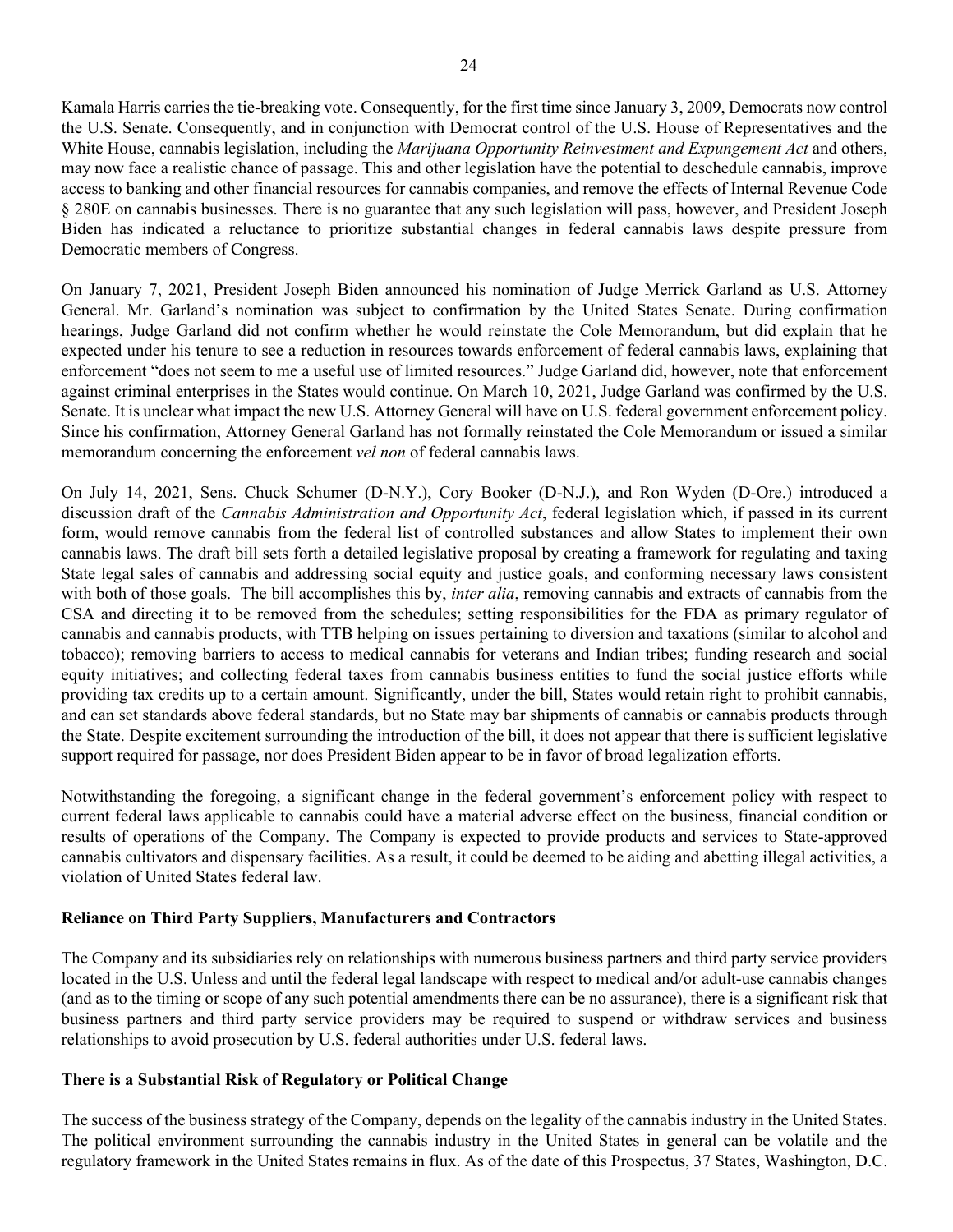and certain other U.S. territories have implemented laws and regulations to legalize and regulate the cultivation, sale, possession and use of cannabis, and additional States have pending legislation regarding the same, however, the risk remains that a shift in the regulatory or political realm could occur and have a drastic impact on the industry as a whole, adversely impacting the Company's ability to successfully invest and/or participate in the selected business opportunities. Recent State legislation throughout the U.S. has prioritized minority and diversity participation in the cannabis industry, even going so far as to provide licensing preferences to minorities, individuals with certain criminal convictions, and individuals from economically depressed areas. As new medical and adult-use legislation is passed, multi-State operators such as the Company may be prevented or discouraged from obtaining new licenses or from participating in new markets. Such a result could adversely impact the Company's ability to maintain market share or obtain a positive return on investment in existing markets.

Further, there is no guarantee that at some future date, voters and/or the applicable legislative bodies will not repeal, overturn or limit any such legislation legalizing the sale, disbursement and consumption of medical or adult-use cannabis. It is also important to note that local and city ordinances may strictly limit and/or restrict disbursement of cannabis in a manner that will make it extremely difficult or impossible to transact business that is necessary for the continued operation of the cannabis industry.

Cannabis remains illegal under federal law, and the federal government could bring criminal and civil charges against the Company or its subsidiaries or its investments at any time. Federal actions against any individual or entity engaged in the cannabis industry or a substantial repeal of cannabis-related legislation could have a material adverse effect on the business, financial condition or results of operations of the Company.

# **Ability to Access Capital**

The Company will likely need additional capital to sustain its operations and will likely need to seek further financing, which the Company may not be able to obtain on acceptable terms or at all. If the Company fails to raise additional capital, as needed, its ability to implement its business model and strategy could be compromised. To date, the Company's operations and expansion of its business have been funded primarily from cash-flow from operations as substantially supplemented by the proceeds of debt and equity financings. The Company expects to require substantial additional capital in the near future to commence the expansion of its business into additional States in the United States, expand its product lines, develop its intellectual property base, and establish its targeted levels of commercial production. The Company may not be able to obtain additional financing on terms acceptable to it, or at all. In particular, because cannabis is illegal under U.S. federal law, the Company may have difficulty attracting investors.

Banks often refuse to provide banking services to businesses involved in the cannabis industry due to the present state of the laws and regulations governing financial institutions in the United States. The lack of banking and financial services presents unique and significant challenges to businesses in the cannabis industry. The lack of a secure place in which to deposit and store cash, the inability to pay creditors through the issuance of checks and the inability to secure traditional forms of operational financing, such as lines of credit, are some of the many challenges presented by the unavailability of traditional banking and financial services.

No guarantee or assurances can be given by the Company that it will be able to secure and/or maintain stable banking services arrangements, nor can the Company guarantee or provide assurances that it will be able to secure an alternative to traditional banking services should the Company not be able to secure and maintain traditional banking services with a national or State-chartered banking institution.

No assurance can be given that any additional financing will be available to the Company, or if available, will be on terms favorable to it. If the Company is unable to raise capital when needed, its business, financial condition, and results of operations would be materially adversely affected, and it could be forced to reduce or discontinue its operations.

# **Compliance and Monitoring**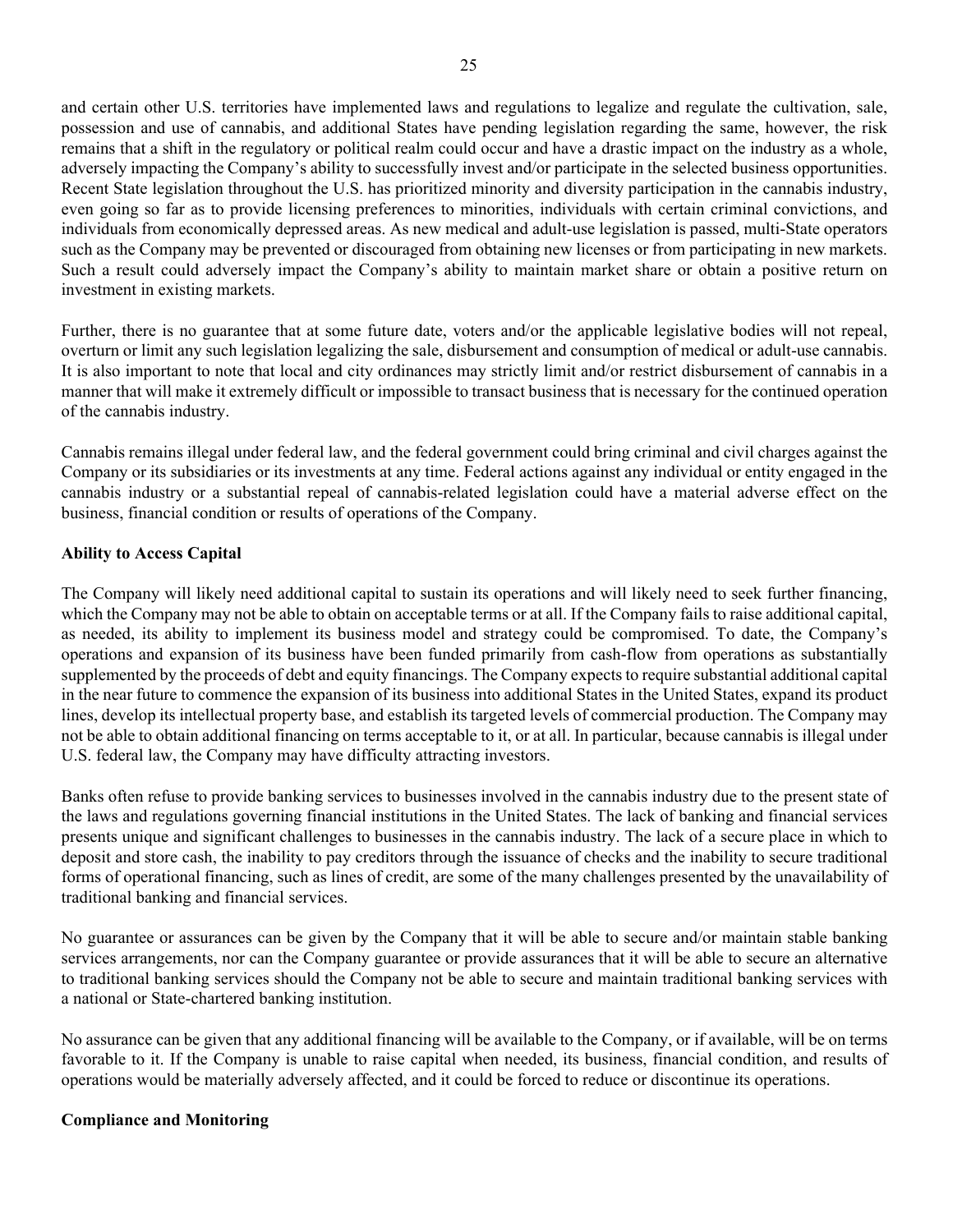As of the date of this MD&A, the Company believes that each of its licensed operating entities: (a) holds all applicable licenses to cultivate, manufacture, possess, and/or distribute cannabis in its respective State; and (b) is in good standing and in compliance with its respective State's cannabis regulatory program. The Company is in compliance with its obligations under State law related to its cannabis cultivation, processing and dispensary licenses, other than minor violations that would not result in a material fine, suspension or revocation of any relevant license.

The Company uses reasonable commercial efforts to ensure that its business is in material compliance with laws and applicable licensing requirements and engages in the regulatory and legislative process nationally and in every State we operate through our compliance department, government relations department, outside government relations consultants, cannabis industry groups and legal counsel.

The Company's Vice President, Legal, Regulatory & Government Affairs is charged with knowing the local regulatory process and monitoring developments and ongoing developments with State governing bodies. This individual regularly reports regulatory developments to the Company's Chief Legal Officer and General Counsel, Chief Financial Officer, and Chief Executive Officer through written and oral communications and are charged with the creation and implementation of plans regarding all regulatory developments. The Company's Chief Legal Officer and General Counsel works with external legal advisors in the States in which the Company operates to ensure that the Company is in on-going compliance with applicable State laws.

Although the Company believes that its business activities are materially compliant with applicable and State and local laws of the United States, strict compliance with State and local laws with respect to cannabis may neither absolve the Company of liability under United States federal law nor provide a defense to any federal proceeding which may be brought against the Company. Any such proceedings brought against the Company may result in a material adverse effect on the Company. The Company derives 100% of its revenues from the cannabis industry in certain States, which industry is illegal under United States federal law. Even where the Company's cannabis-related activities are compliant with applicable State and local law, such activities remain illegal under United States federal law. The enforcement of relevant federal laws is a significant risk.

In addition to the above disclosure, please see "Risk Factors" for further risk factors associated with the operations of the Company.

# **RISK FACTORS**

The Company is subject to risks, certain of which are described in the risk factors set forth below. The occurrence of any one or more of these risks or uncertainties could have a material adverse effect on the value of any investment of the Company and the financial condition or operating results of the Company. Additional risks and uncertainties not presently known to the Company or that the Company currently deems immaterial may also impair the Company's business operations. The Company will face numerous challenges in the development of its business. Due to the nature of the Company and its business and present stage of the business, readers should carefully consider all such risks, including those set out in the discussion below.

- The Company's operations are subject to various laws, regulations and guidelines relating to the manufacture, management, transportation, storage, and disposal of medical cannabis but also including laws and regulations relating to health and safety, the conduct of operations and the protection of the environment.
- The continued development of the Company may require additional financing and there can be no assurance that additional capital or other types of financing will be available if needed or that, if available, the terms of such financing will be favorable to the Company.
- The Company may be subject to growth-related risks including capacity constraints and pressure on its internal systems and controls. The ability of the Company to manage growth effectively will require it to continue to implement and improve its operational and financial systems and to expand, train and manage its employee base. The inability of the Company to deal with this growth may have a material adverse effect on its business, financial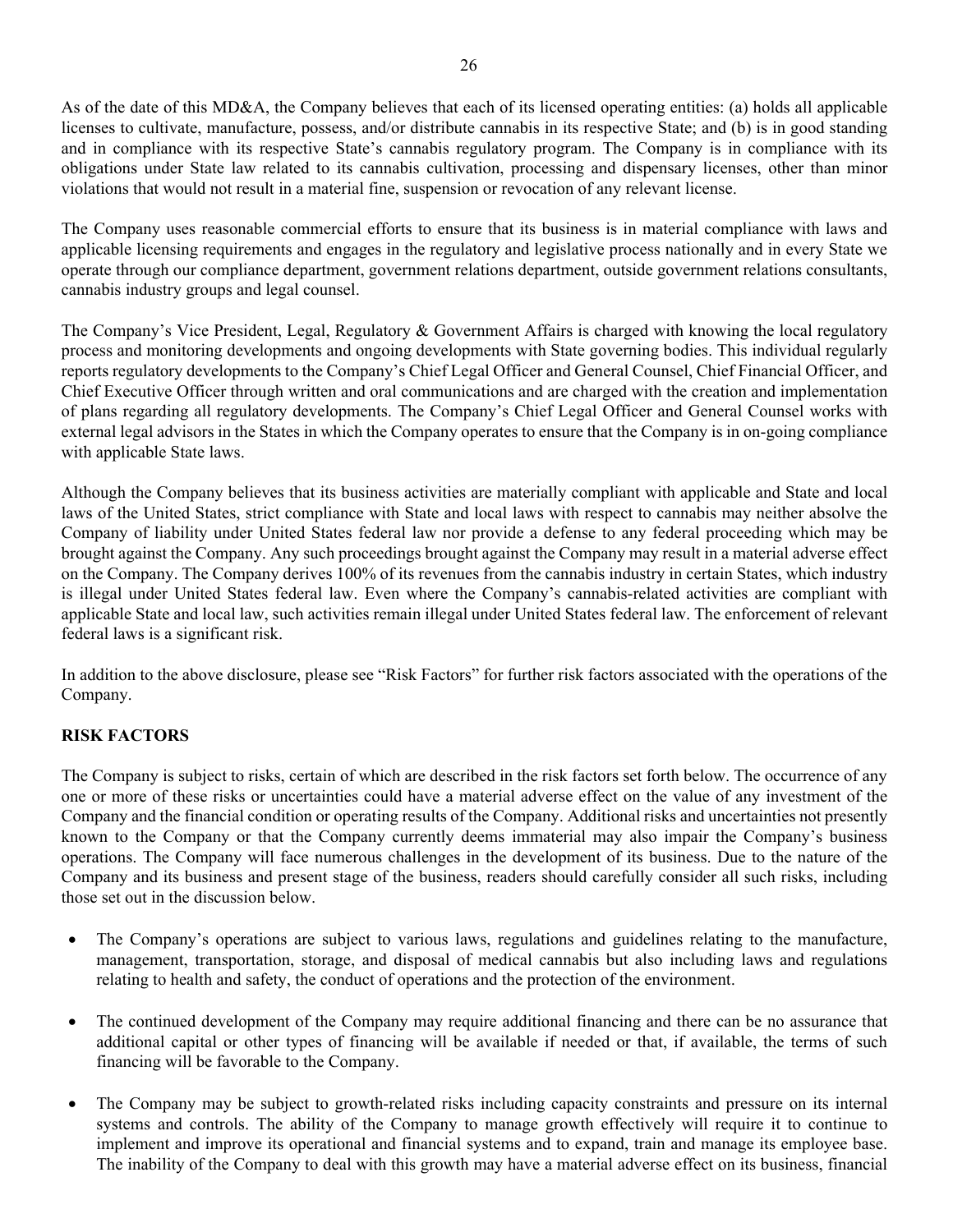condition, results of operations and prospects.

- The Company's limited operating history may make it difficult for investors to predict future performance based on current operations.
- A drop in the retail price of medical marijuana products may negatively impact the business of the Company.
- The Company's business could be adversely affected if it fails to protect its intellectual property.
- The Company may be exposed to infringement or misappropriation claims by third parties, which, if determined adversely to the Company, could subject to significant liabilities and other costs.
- The Company's ability to recruit and retain management, skilled labor and suppliers is crucial to the Company's success.
- The Company has a limited operating history.
- There is potential that the Company will face intense competition from other companies, some of which have longer operating histories and more financial resources and manufacturing and marketing experience than the Company.
- The Company believes the cannabis industry is highly dependent upon consumer perception regarding the safety, efficacy and quality of the cannabis produced. Consumer perception of the Company's products can be significantly influenced by scientific research or findings, regulatory investigations, litigation, media attention and other publicity regarding the consumption of cannabis products. There can be no assurance that future scientific research, findings, regulatory proceedings, litigation, media attention or other research findings or publicity will be favorable to the medical cannabis market or any product, or consistent with earlier publicity.
- The Company faces an inherent risk of exposure to product liability claims, regulatory action, and litigation if its products are alleged to have caused significant loss or injury.
- Greater access to medical cannabis, through competitive expansion in the marketplace and illegal markets, may decrease the number of patients registering with the Company and may cause registered patients to leave the Company.
- Any significant interruption or negative change in the availability or economics of the supply chain for key inputs could materially impact the business, financial condition, and operating results of the Company.
- If the Company is unable to continually innovate and increase efficiencies, its ability to attract new customers may be adversely affected.
- The Company may engage in acquisitions or other strategic transactions or make investments that could result in significant changes or management disruption.
- The Company could fail to integrate acquired companies into the business of the Company.
- The Company has, and will have, certain business arrangements with third parties, the breakdown/loss of which could impact its operations.
- The Company's operations are subject to environmental and safety laws and regulations concerning, among other things, emissions and discharges to water, air and land, the handling and disposal of hazardous and non-hazardous materials and wastes, and employee health and safety.